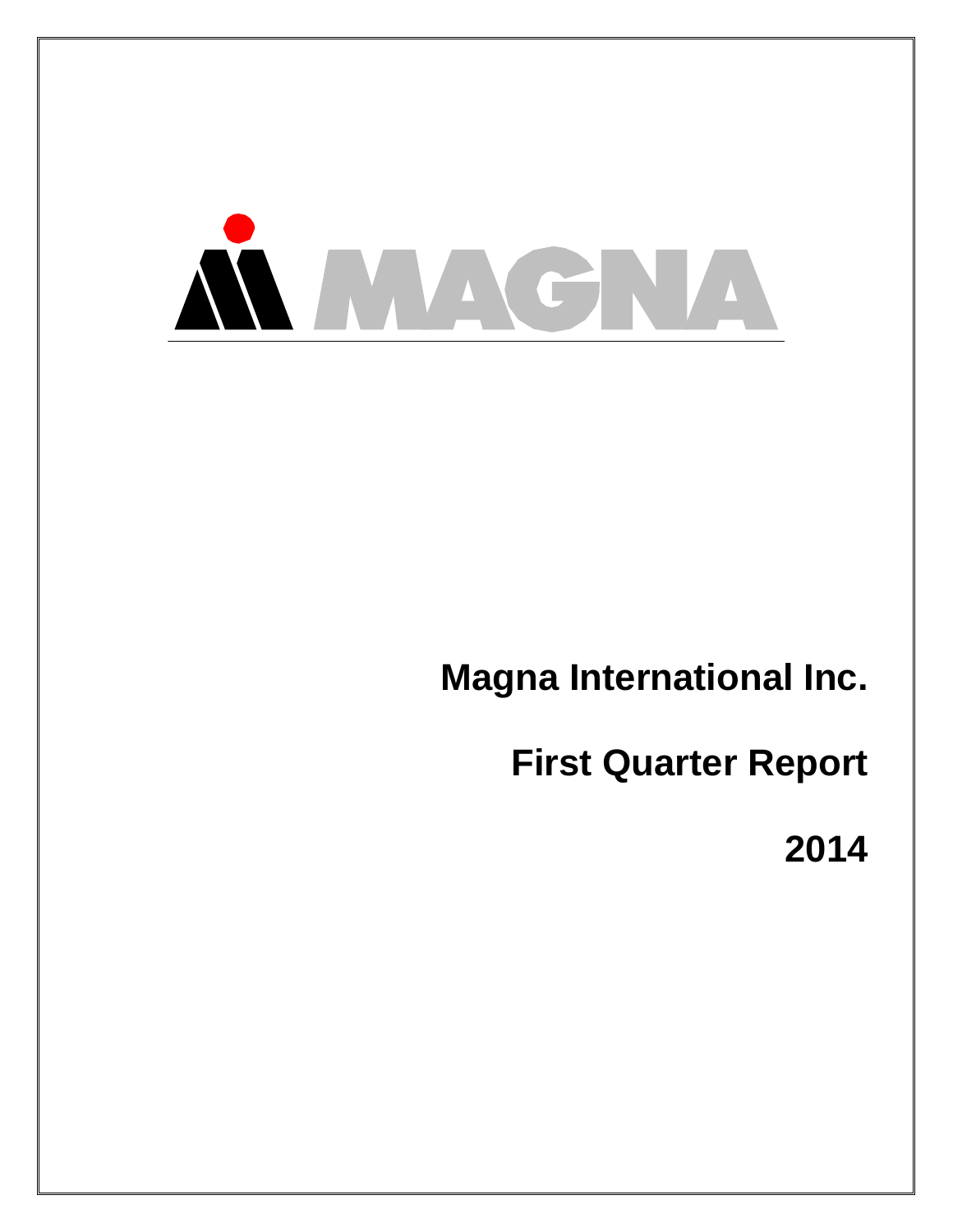# **MAGNA INTERNATIONAL INC. Management's Discussion and Analysis of Results of Operations and Financial Position**

Unless otherwise noted, all amounts in this Management's Discussion and Analysis of Results of Operations and Financial Position ("MD&A") are in U.S. dollars and all tabular amounts are in millions of U.S. dollars, except per share figures, which are in U.S. dollars. When we use the terms "we", "us", "our" or "Magna", we are referring to Magna International Inc. and its subsidiaries and jointly controlled entities, unless the context otherwise requires.

This MD&A should be read in conjunction with the unaudited interim consolidated financial statements for the three months ended March 31, 2014 included in this Quarterly Report, and the audited consolidated financial statements and MD&A for the year ended December 31, 2013 included in our 2013 Annual Report to Shareholders.

This MD&A has been prepared as at May 7, 2014.

### **OVERVIEW**

We are a leading global automotive supplier with 315 manufacturing operations and 82 product development, engineering and sales centres in 29 countries. We have over 128,000 employees focused on delivering superior value to our customers through innovative products and processes, and World Class Manufacturing. Our product capabilities include producing body, chassis, interior, exterior, seating, powertrain, electronic, vision, closure and roof systems and modules, as well as complete vehicle engineering and contract manufacturing. Our Common Shares trade on the Toronto Stock Exchange (MG) and the New York Stock Exchange (MGA). We follow a corporate policy of functional and operational decentralization, pursuant to which we conduct our operations through divisions, each of which is an autonomous business unit operating within predetermined guidelines.

### **HIGHLIGHTS**

North American light vehicle production increased 4% in the first quarter of 2014, compared to the first quarter of 2013, to 4.2 million units. In Europe, light vehicle production increased 8% in the first quarter of 2014 to 5.1 million units.

Our first quarter 2014 total sales increased 7% over the first quarter of 2013 to \$8.96 billion. Our North American, European and Asian production sales, as well as complete vehicle assembly sales and tooling, engineering and other sales all increased over the comparable quarter while Rest of World production sales declined \$54 million.

Adjusted EBIT<sup>(1)</sup> increased 30% to \$605 million in the first quarter of 2014, compared to \$467 million in the first quarter of 2013.

- Our North America segment reported Adjusted EBIT of \$443 million for the first quarter of 2014. This compared to Adjusted EBIT of \$381 million, including \$39 million of amortization related to the August 2012 acquisition of Magna E-Car Systems partnership ("E-Car"), for the first quarter of 2013. The E-Car acquisition intangibles were fully amortized at the end of 2013.
- Our Europe segment generated Adjusted EBIT of \$127 million in the first quarter of 2014 compared to \$72 million in the first quarter of 2013, which represents our ninth consecutive quarter of year-over-year improvement.
- Our Asia segment reported Adjusted EBIT of \$29 million in the first quarter of 2014 compared to \$11 million in the first quarter of 2013. This increase in part reflects the launch of business in existing and recently constructed facilities.
- Our Rest of World segment posted an Adjusted EBIT loss of \$13 million for the first quarter of 2014, compared to an Adjusted EBIT loss of \$11 million in the first quarter of 2013. We remain highly focused on reducing our losses in South America over the next couple of years by addressing commercial challenges and reducing operational inefficiencies.

Lastly, during the first quarter of 2014, we repurchased 2.7 million Common Shares, and subsequent to the first quarter repurchased an additional 1.4 million Common Shares for aggregate consideration of \$377 million pursuant to our outstanding normal course issuer bid that expires in November 2014.

<sup>1</sup> Adjusted EBIT represents income from operations before income taxes; interest expense, net; and other expense, net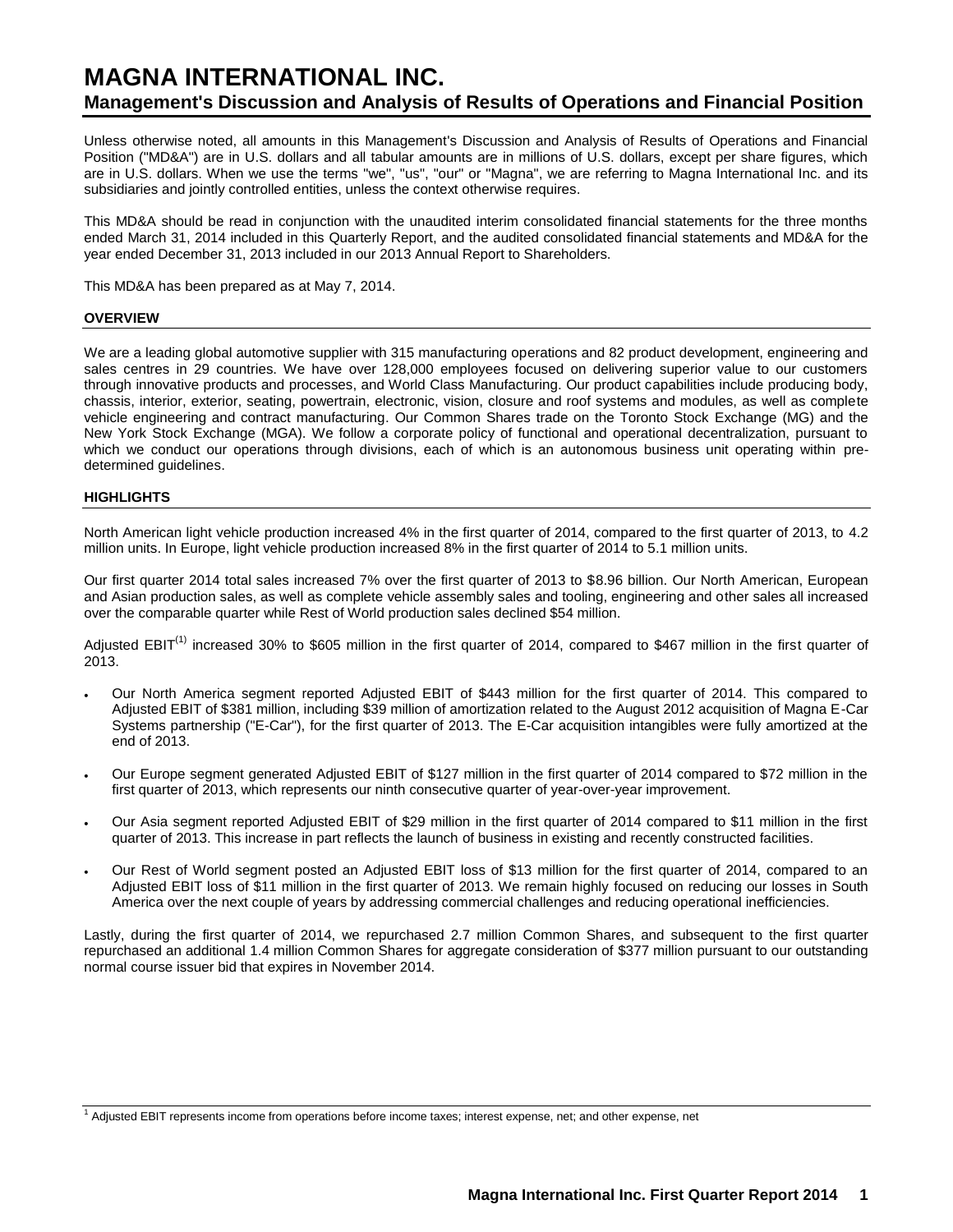### **FINANCIAL RESULTS SUMMARY**

During the first quarter of 2014, we posted sales of \$8.96 billion, an increase of 7% over the first quarter of 2013. This higher sales level was a result of increases in our North American, European and Asian production sales, complete vehicle assembly sales, and tooling, engineering and other sales partially offset by lower Rest of World production sales. Comparing the first quarter of 2014 to 2013:

- North American vehicle production increased 4% and our North American production sales increased 9% to \$4.41 billion;
- European vehicle production increased 8% and our European production sales increased 8% to \$2.63 billion;
- Asian production sales increased 25% to \$381 million;
- Rest of World production sales decreased 26% to \$157 million;
- Complete vehicle assembly volumes decreased 5% while sales increased 2% to \$813 million; and
- Tooling, engineering and other sales increased by 3% to \$569 million.

During the first quarter of 2014, we earned income from operations before income taxes of \$581 million compared to \$457 million for the first quarter of 2013. Excluding Other Expense recorded in the first quarters of 2014 and 2013, as discussed in the "Other Expense" section, the \$140 million increase in income from operations before income taxes was primarily as a result of:

- margins earned on higher production sales;
- incremental margin earned on new programs that launched during or subsequent to the first quarter of 2013;
- intangible asset amortization of \$39 million, recorded in the first quarter of 2013, related to the acquisition and remeasurement of E-Car;
- productivity and efficiency improvements at certain facilities;
- the benefit of restructuring and downsizing activities recently undertaken; and
- higher equity income.

These factors were partially offset by:

- operational inefficiencies and other costs at certain facilities;
- \$10 million of cash received related to the settlement of asset-backed commercial paper ("ABCP") between the Investment Industry Regulatory Organization of Canada and financial institutions in the first quarter of 2013;
- higher incentive compensation;
- increased pre-operating costs incurred at new facilities;
- a larger amount of employee profit sharing;
- a \$2 million net decrease in valuation gains in respect of ABCP; and
- net customer price concessions subsequent to the first quarter of 2013.

During the first quarter of 2014, net income attributable to Magna International Inc. was \$393 million, an increase of \$24 million compared to the first quarter of 2013 and diluted earnings per share increased \$0.19 to \$1.76 for the first quarter of 2014 compared to \$1.57 for the first quarter of 2013. Other Expense, after tax, and the Austrian Tax Reform impacted net income attributable to Magna International Inc. and diluted earnings per share as follows:

|                                      | For the three months ended March 31,                 |      |   |                                                |                                        |      |                                         |
|--------------------------------------|------------------------------------------------------|------|---|------------------------------------------------|----------------------------------------|------|-----------------------------------------|
|                                      |                                                      | 2014 |   |                                                |                                        | 2013 |                                         |
|                                      | <b>Net Income</b><br><b>Attributable</b><br>to Magna |      |   | <b>Diluted</b><br><b>Earnings</b><br>per Share | Net Income<br>Attributable<br>to Magna |      | <b>Diluted</b><br>Earnings<br>per Share |
| Other expense<br>Income tax effect:  | \$<br>- 22                                           |      | S | 0.10                                           | \$<br>6                                | \$   | 0.02                                    |
| Other expense<br>Austrian tax reform | (2)<br>32                                            |      |   | (0.01)<br>0.14                                 |                                        |      |                                         |
| Net income impact                    | 52<br>S                                              |      |   | 0.23                                           | 6                                      | \$   | 0.02                                    |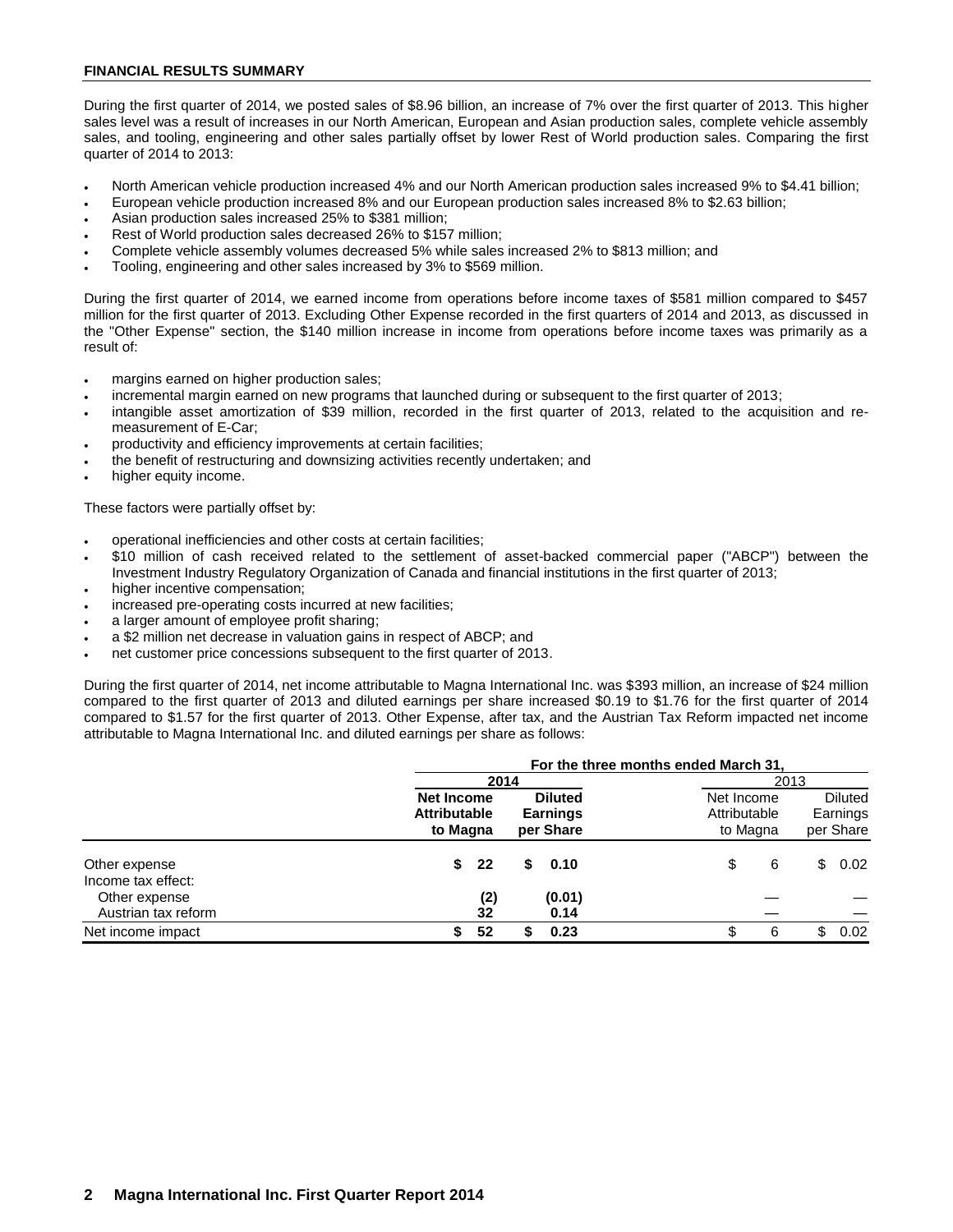Other Expense and the Austrian Tax Reform are discussed in the "Other Expense" and "Income Taxes" sections, respectively.

Excluding the negative impact for the first quarters of 2014 and 2013 of \$52 million and \$6 million, respectively, net income attributable to Magna International Inc. for the first quarter of 2014 increased \$70 million compared to the first quarter of 2013.

Excluding the \$0.23 per share negative impact for the first quarter of 2014 and the \$0.02 per share negative impact for the first quarter of 2013, diluted earnings per share increased \$0.40, as a result of the increase in net income attributable to Magna International Inc. and a decrease in the weighted average number of diluted shares outstanding during the first quarter of 2014. The decrease in the weighted average number of diluted shares outstanding was primarily due to the repurchase and cancellation of Common Shares, during or subsequent to the first quarter of 2013, pursuant to our normal course issuer bids partially offset by the issue of Common Shares related to the exercise of stock options and an increase in the number of diluted options outstanding as a result of an increase in the trading price of our common stock.

#### **INDUSTRY TRENDS AND RISKS**

Our success is primarily dependent upon the levels of North American and European car and light truck production by our customers and the relative amount of content we have on various programs. OEM production volumes in different regions may be impacted by factors which may vary from one region to the next, including but not limited to general economic and political conditions, consumer confidence levels, interest rates, credit availability, energy and fuel prices, international conflicts, labour relations issues, regulatory requirements, trade agreements, infrastructure, legislative changes, and environmental emissions and safety standards. These factors and a number of other economic, industry and risk factors which also affect our success, including such things as relative currency values, commodities prices, price reduction pressures from our customers, the financial condition of our supply base and competition from manufacturers with operations in low cost countries, are discussed in our Annual Information Form and Annual Report on Form 40-F, each in respect of the year ended December 31, 2013, and remain substantially unchanged in respect of the first quarter ended March 31, 2014.

### **RESULTS OF OPERATIONS**

#### **Average Foreign Exchange**

|                                       |       | For the three months<br>ended March 31, |        |  |
|---------------------------------------|-------|-----------------------------------------|--------|--|
|                                       | 2014  | 2013                                    | Change |  |
| 1 Canadian dollar equals U.S. dollars | 0.907 | 0.991                                   | 8%     |  |
| 1 euro equals U.S. dollars            | 1.371 | 1.319                                   | 4%     |  |
| 1 British pound equals U.S. dollars   | 1.655 | 1.550                                   | 7%     |  |

The preceding table reflects the average foreign exchange rates between the most common currencies in which we conduct business and our U.S. dollar reporting currency. The changes in these foreign exchange rates for the three months ended March 31, 2014 impacted the reported U.S. dollar amounts of our sales, expenses and income.

The results of operations whose functional currency is not the U.S. dollar are translated into U.S. dollars using the average exchange rates in the table above for the relevant period. Throughout this MD&A, reference is made to the impact of translation of foreign operations on reported U.S. dollar amounts where relevant.

Our results can also be affected by the impact of movements in exchange rates on foreign currency transactions (such as raw material purchases or sales denominated in foreign currencies). However, as a result of hedging programs employed by us, foreign currency transactions in the current period have not been fully impacted by movements in exchange rates. We record foreign currency transactions at the hedged rate where applicable.

Finally, foreign exchange gains and losses on revaluation and/or settlement of monetary items denominated in a currency other than an operation's functional currency impact reported results. These gains and losses are recorded in selling, general and administrative expense.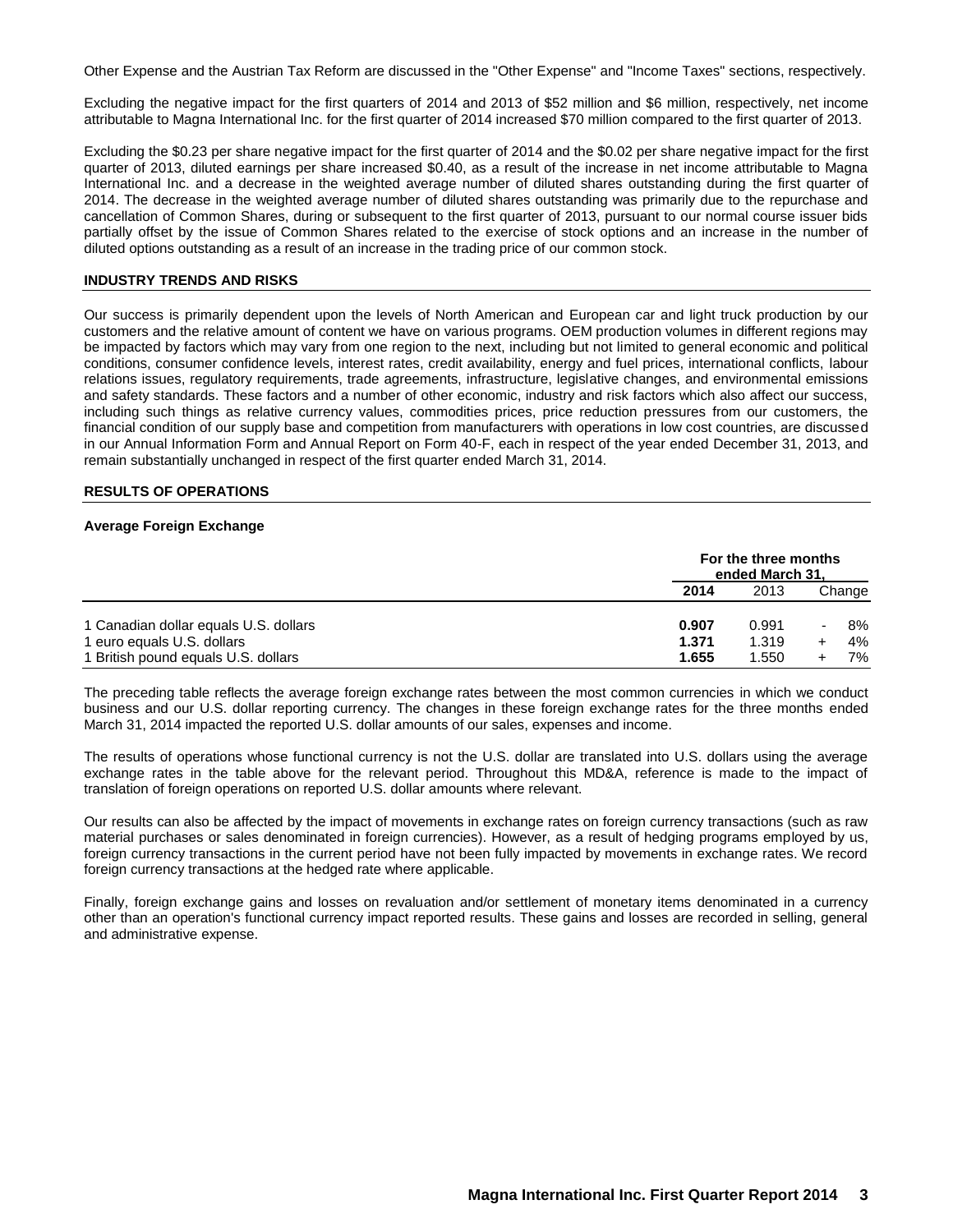### **RESULTS OF OPERATIONS – FOR THE THREE MONTHS ENDED MARCH 31, 2014**

| <b>Sales</b>                                   |                                         |       |    |       |        |        |
|------------------------------------------------|-----------------------------------------|-------|----|-------|--------|--------|
|                                                | For the three months<br>ended March 31, |       |    |       |        |        |
|                                                |                                         | 2014  |    | 2013  |        | Change |
| Vehicle Production Volumes (millions of units) |                                         |       |    |       |        |        |
| North America                                  |                                         | 4.190 |    | 4.015 | $\div$ | 4%     |
| Europe                                         |                                         | 5.130 |    | 4.762 | ÷      | 8%     |
| <b>Sales</b>                                   |                                         |       |    |       |        |        |
| <b>External Production</b>                     |                                         |       |    |       |        |        |
| North America                                  | S.                                      | 4,407 | \$ | 4,047 | $\pm$  | 9%     |
| Europe                                         |                                         | 2,634 |    | 2,446 | $\pm$  | 8%     |
| Asia                                           |                                         | 381   |    | 305   | $\pm$  | 25%    |
| <b>Rest of World</b>                           |                                         | 157   |    | 211   | ۰      | 26%    |
| <b>Complete Vehicle Assembly</b>               |                                         | 813   |    | 798   | $\pm$  | 2%     |
| Tooling, Engineering and Other                 |                                         | 569   |    | 554   | $\pm$  | 3%     |
| <b>Total Sales</b>                             | \$                                      | 8,961 | \$ | 8,361 | $\pm$  | 7%     |

### **External Production Sales - North America**

External production sales in North America increased 9% or \$360 million to \$4.41 billion for the first quarter of 2014 compared to \$4.05 billion for the first quarter of 2013, primarily as a result of:

- the launch of new programs during or subsequent to the first quarter of 2013, including the:
	- Jeep Cherokee; and
	- GM full-size pickups and SUVs; and
- higher production volumes on certain existing programs.

These factors were partially offset by:

- a \$133 million decrease in reported U.S. dollar sales primarily as a result of the weakening of the Canadian dollar against the U.S. dollar; and
- net customer price concessions subsequent to the first quarter of 2013.

### **External Production Sales - Europe**

External production sales in Europe increased 8% or \$188 million to \$2.63 billion for the first quarter of 2014 compared to \$2.45 billion for the first quarter of 2013, primarily as a result of:

- a \$73 million increase in reported U.S. dollar sales primarily as a result of the strengthening of the euro against the U.S. dollar;
- the launch of new programs during or subsequent to the first quarter of 2013, including the:
	- Skoda Octavia;
	- Range Rover Sport; and
	- Mercedes-Benz GLA; and
- higher production volumes on certain existing programs.

These factors were partially offset by:

- a decrease in content on certain programs, including the MINI Cooper; and
- net customer price concessions subsequent to the first quarter of 2013.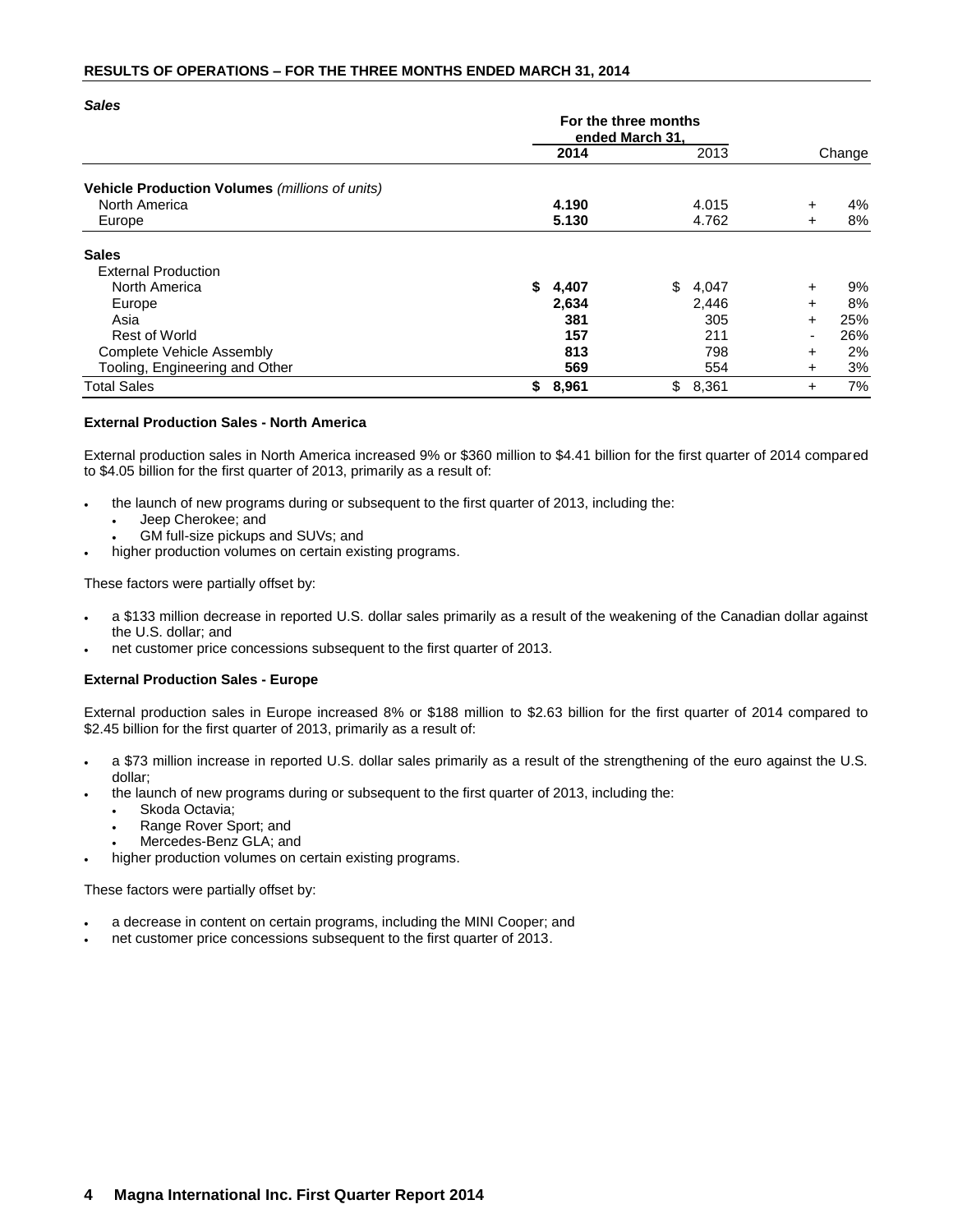### **External Production Sales - Asia**

External production sales in Asia increased 25% or \$76 million to \$381 million for the first quarter of 2014 compared to \$305 million for the first quarter of 2013, primarily as a result of:

- higher production volumes on certain existing programs; and
- the launch of new programs during or subsequent to the first quarter of 2013, primarily in China.

These factors were partially offset by net customer price concessions subsequent to the first quarter of 2013.

### **External Production Sales - Rest of World**

External production sales in Rest of World decreased 26% or \$54 million to \$157 million for the first quarter of 2014 compared to \$211 million for the first quarter of 2013, primarily as a result of:

- a \$39 million decrease in reported U.S. dollar sales as a result of the weakening of foreign currencies against the U.S. dollar, including the Brazilian real and Argentine peso; and
- lower production volumes on certain existing programs.

### **Complete Vehicle Assembly Sales**

|                                                                                                                              | For the three months<br>ended March 31, |        |  |        |  |        |
|------------------------------------------------------------------------------------------------------------------------------|-----------------------------------------|--------|--|--------|--|--------|
|                                                                                                                              |                                         | 2014   |  | 2013   |  | Change |
| <b>Complete Vehicle Assembly Sales</b>                                                                                       |                                         | 813    |  | 798    |  | 2%     |
| <b>Complete Vehicle Assembly Volumes (Units)</b><br>MINI Countryman, Mercedes-Benz G-Class, MINI Paceman,<br>and Peugeot RCZ |                                         | 35,658 |  | 37.439 |  | 5%     |

Complete vehicle assembly sales increased 2% or \$15 million to \$813 million for the first quarter of 2014 compared to \$798 million for the first quarter of 2013 while assembly volumes decreased 5% or 1,781 units.

The increase in complete vehicle assembly sales is primarily as a result of:

- a \$31 million increase in reported U.S. dollar sales as a result of the strengthening of the euro against the U.S. dollar; and
- an increase in assembly volumes for the:
	- Mercedes-Benz G-Class; and
	- MINI Countryman.

These factors were partially offset by a decrease in assembly volumes for the MINI Paceman.

### **Tooling, Engineering and Other Sales**

Tooling, engineering and other sales increased 3% or \$15 million to \$569 million for the first quarter of 2014 compared to \$554 million for the first quarter of 2013.

In the first quarter of 2014, the major programs for which we recorded tooling, engineering and other sales were the:

- MINI Countryman;
- Ford Mustang;
- QOROS 3;
- Chrysler 200;
- Chevrolet Suburban and Tahoe, GMC Yukon and Cadillac Escalade;
- Ford Transit;
- Honda Fit;
- Ford F-Series; and
- Peugeot RCZ.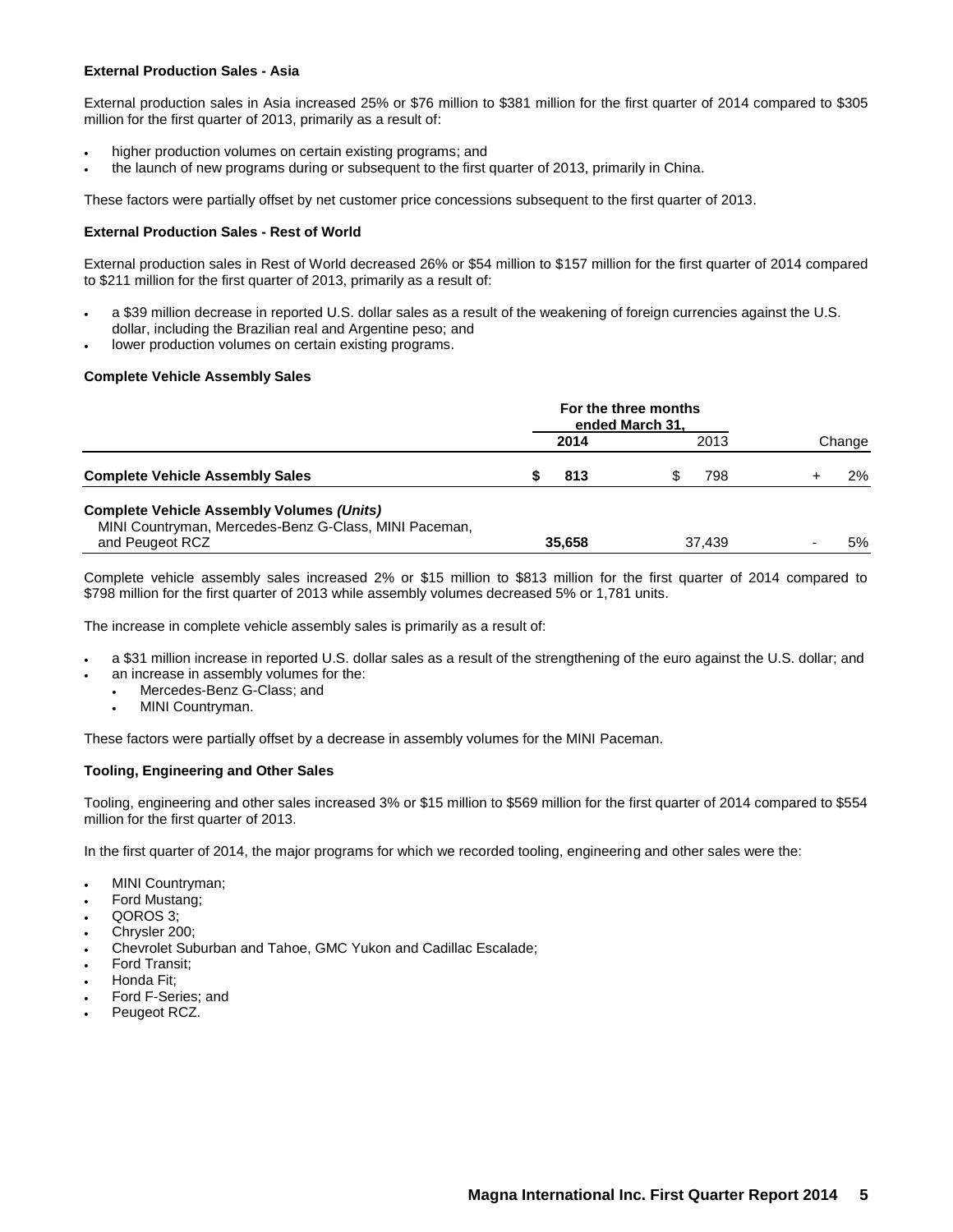In the first quarter of 2013, the major programs for which we recorded tooling, engineering and other sales were the:

- Jeep Grand Cherokee;
- Chevrolet Suburban, Tahoe, Silverado and Avalanche;
- QOROS 3;
- MINI Countryman;
- Ford Fusion;
- Mercedes-Benz Actros;
- Ford Fiesta;
- Chevrolet Impala;
- GMC Acadia; and Ford Transit.

# *Cost of Goods Sold and Gross Margin*

|                                       |             | For the three months<br>ended March 31, |       |  |  |  |
|---------------------------------------|-------------|-----------------------------------------|-------|--|--|--|
|                                       |             | 2014                                    | 2013  |  |  |  |
| <b>Sales</b>                          | \$8,961     | \$                                      | 8,361 |  |  |  |
| Cost of goods sold                    |             |                                         |       |  |  |  |
| Material                              | 5,712       |                                         | 5,345 |  |  |  |
| Direct labour                         |             | 575                                     | 520   |  |  |  |
| Overhead                              | 1,475       |                                         | 1,452 |  |  |  |
|                                       |             | 7,762                                   | 7,317 |  |  |  |
| Gross margin                          | \$<br>1,199 | \$                                      | 1,044 |  |  |  |
| Gross margin as a percentage of sales | 13.4%       |                                         | 12.5% |  |  |  |

Cost of goods sold increased \$445 million to \$7.76 billion for the first quarter of 2014 compared to \$7.32 billion for the first quarter of 2013 primarily as a result of:

- higher material, overhead and labour costs associated with the increase in sales, including wage increases at certain operations; and
- a larger amount of employee profit sharing.

These factors were partially offset by:

- a net decrease in reported U.S. dollar cost of goods sold primarily due to the weakening of the Canadian dollar and Brazilian real, both against the U.S. dollar partially offset by the strengthening of the euro against the U.S. dollar; and
- lower warranty costs of \$2 million.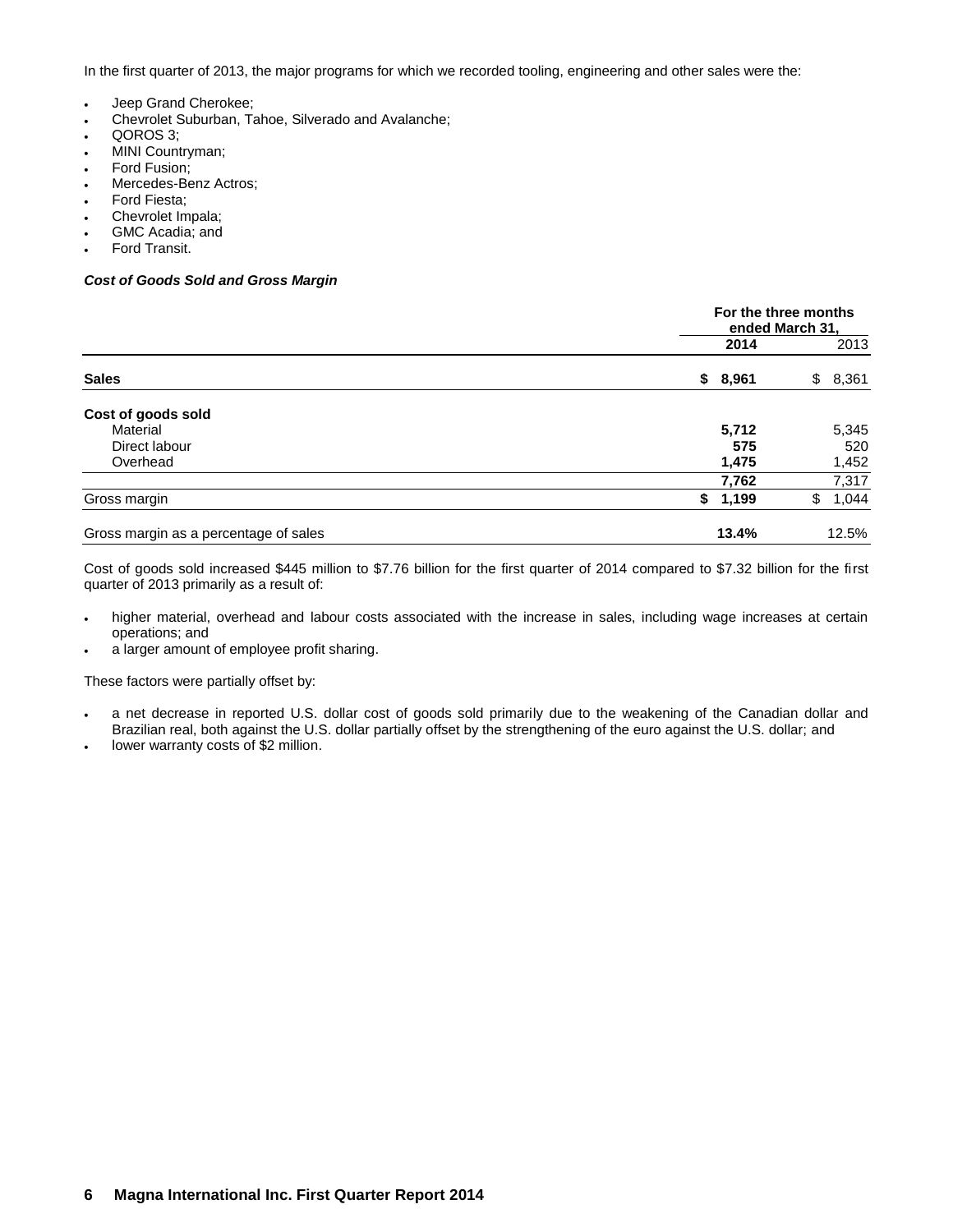Gross margin increased \$155 million to \$1.20 billion for the first quarter of 2014 compared to \$1.04 billion for the first quarter of 2013 and gross margin as a percentage of sales increased to 13.4% for the first quarter of 2014 compared to 12.5% for the first quarter of 2013. The increase in gross margin as a percentage of sales was primarily due to:

- productivity and efficiency improvements at certain facilities;
- a decrease in the proportion of complete vehicle assembly sales relative to total sales, which have a higher material content than our consolidated average;
- lower restructuring and downsizing costs; and
- lower warranty costs.

These factors were partially offset by:

- operational inefficiencies and other costs at certain facilities;
- increased pre-operating costs incurred at new facilities;
- a larger amount of employee profit sharing;
- higher costs incurred in preparation for upcoming launches; and
- an increase in tooling, engineering and other sales that have low or no margins.

### *Depreciation and Amortization*

Depreciation and amortization costs decreased \$38 million to \$217 million for the first quarter of 2014 compared to \$255 million for the first quarter of 2013 primarily as a result of intangible asset amortization of \$39 million, recorded in the first quarter of 2013, related to the acquisition and re-measurement of E-Car.

### *Selling, General and Administrative ("SG&A")*

SG&A expense as a percentage of sales was 4.7% for the first quarter of 2014 compared to 4.4% for the first quarter of 2013. SG&A expense increased \$58 million to \$425 million for the first quarter of 2014 compared to \$367 million for the first quarter of 2013 primarily as a result of:

- an increase in reported U.S. dollar SG&A related to foreign exchange;
- \$10 million of cash received related to the settlement of ABCP between the Investment Industry Regulatory Organization of Canada and financial institutions in the first quarter of 2013;
- higher labour and other costs to support the growth in sales, including wage increases at certain operations;
- higher incentive compensation;
- increased costs incurred at new facilities; and
- a \$2 million net decrease in valuation gains in respect of ABCP.

These factors were partially offset by lower stock-based compensation.

### *Equity Income*

Equity income increased \$3 million to \$48 million for the first quarter of 2014 compared to \$45 million for the first quarter of 2013 primarily as a result of higher income generated by most of our equity accounted investments.

### *Other Expense, net*

During the first quarters of 2014 and 2013, we recorded net restructuring charges of \$22 million and \$6 million, (\$20 million and \$6 million after tax) respectively, in Europe at our exterior and interior systems operations. We expect full year 2014 restructuring charges to be approximately \$75 million.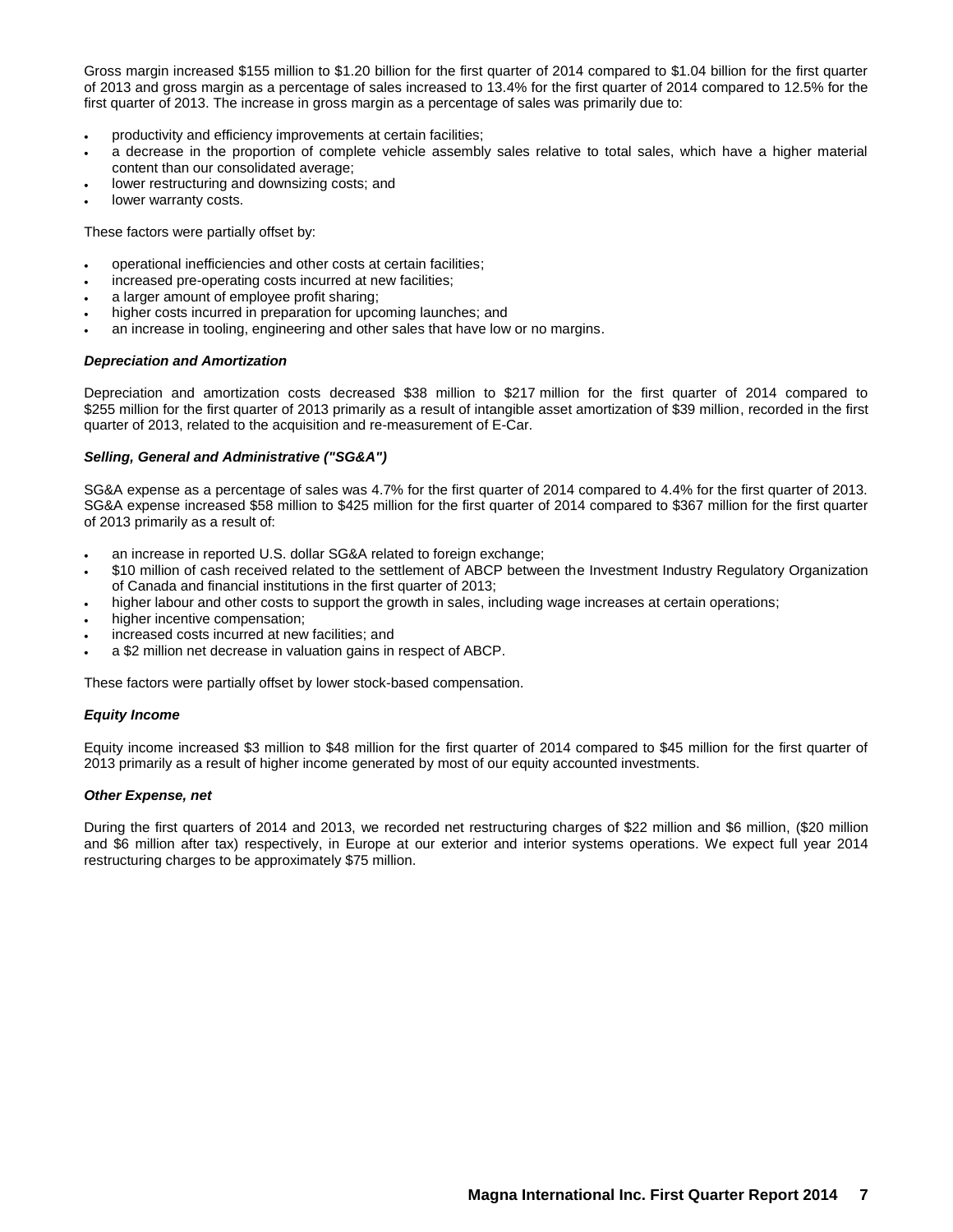### *Segment Analysis*

Given the differences between the regions in which we operate, our operations are segmented on a geographic basis. Consistent with the above, our internal financial reporting segments key internal operating performance measures between North America, Europe, Asia and Rest of World for purposes of presentation to the chief operating decision maker to assist in the assessment of operating performance, the allocation of resources, and our long-term strategic direction and future global growth.

Our chief operating decision maker uses Adjusted EBIT as the measure of segment profit or loss, since we believe Adjusted EBIT is the most appropriate measure of operational profitability or loss for our reporting segments. Adjusted EBIT represents income from operations before income taxes; interest expense, net; and other expense, net.

During the fourth quarter of 2013, we began reporting Asia and Rest of World as separate reporting segments.

|                              | For the three months ended March 31 |       |     |                       |    |        |  |      |    |                      |     |        |  |  |  |
|------------------------------|-------------------------------------|-------|-----|-----------------------|----|--------|--|------|----|----------------------|-----|--------|--|--|--|
|                              |                                     |       |     | <b>External Sales</b> |    |        |  |      |    | <b>Adiusted EBIT</b> |     |        |  |  |  |
|                              |                                     | 2014  |     | 2013                  |    | Change |  | 2014 |    | 2013                 |     | Change |  |  |  |
| North America                |                                     | 4,642 | \$. | 4,288                 | \$ | 354    |  | 443  | S  | 381                  | \$. | 62     |  |  |  |
| Europe                       |                                     | 3.727 |     | 3,505                 |    | 222    |  | 127  |    | 72                   |     | 55     |  |  |  |
| Asia                         |                                     | 428   |     | 334                   |    | 94     |  | 29   |    | 11                   |     | 18     |  |  |  |
| Rest of World                |                                     | 161   |     | 231                   |    | (70)   |  | (13) |    | (11)                 |     | (2)    |  |  |  |
| Corporate and Other          |                                     |       |     | 3                     |    |        |  | 19   |    | 14                   |     | 5      |  |  |  |
| Total reportable<br>segments |                                     | 8.961 | \$. | 8.361                 | \$ | 600    |  | 605  | \$ | 467                  |     | 138    |  |  |  |

Excluded from Adjusted EBIT for the three months ended March 31, 2014 and 2013 was \$22 million and \$6 million, respectively, of net restructuring costs recorded in our Europe segment, as discussed in the "Other Expense" section.

### **North America**

Adjusted EBIT in North America increased \$62 million to \$443 million for the first quarter of 2014 compared to \$381 million for the first quarter of 2013 primarily as a result of:

- margins earned on higher production sales;
- intangible asset amortization of \$39 million, recorded in the first quarter of 2013, related to the acquisition and remeasurement of E-Car;
- the benefit of restructuring and downsizing activities recently undertaken;
- lower warranty costs of \$2 million; and
- productivity and efficiency improvements at certain facilities.

These factors were partially offset by:

- operational inefficiencies and other costs at certain facilities;
- higher costs incurred in preparation for upcoming launches;
- increased pre-operating costs incurred at new facilities;
- increased stock-based compensation;
- higher incentive compensation;
- higher affiliation fees paid to Corporate;
- a larger amount of employee profit sharing; and
- lower equity income.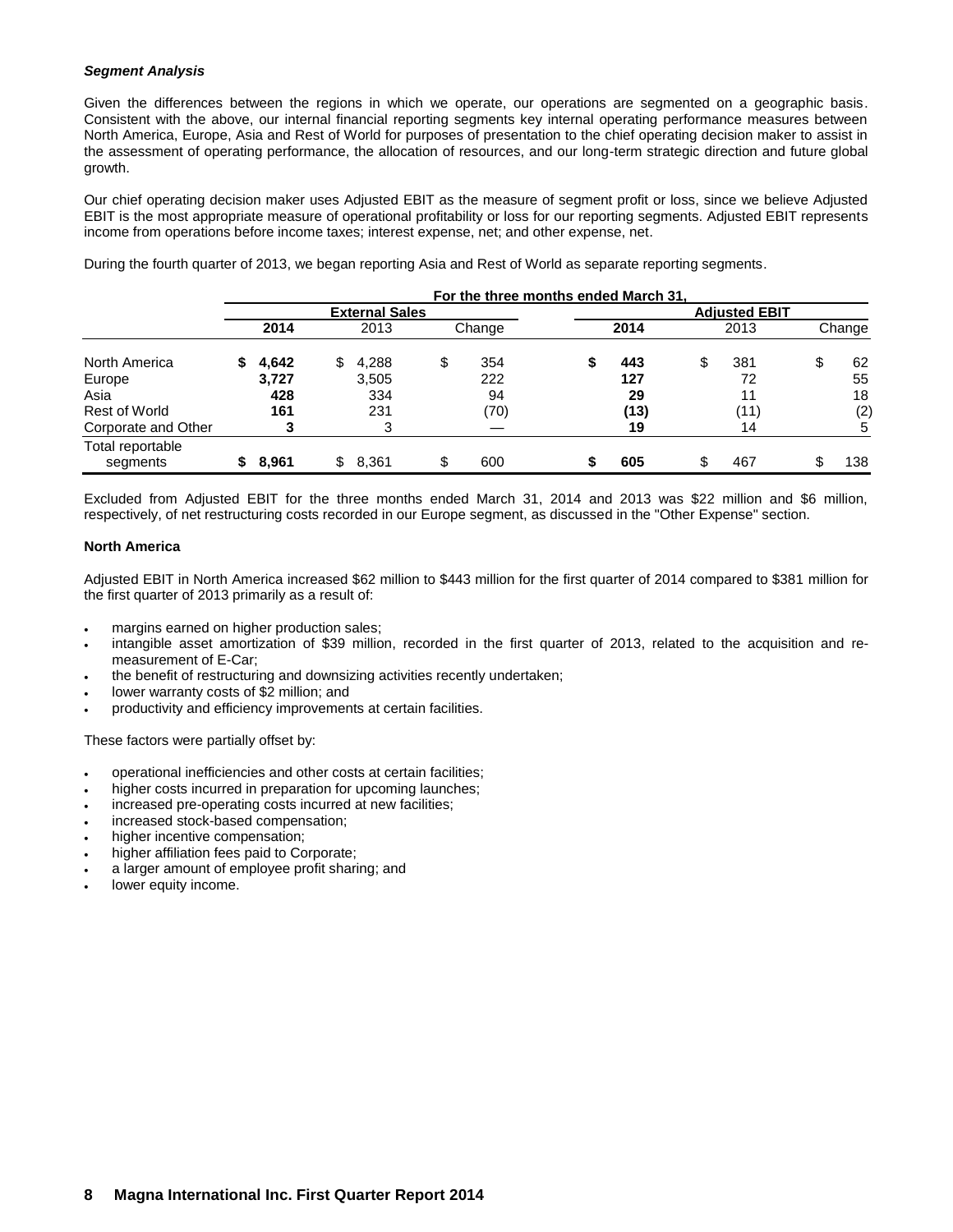### **Europe**

Adjusted EBIT in Europe increased \$55 million to \$127 million for the first quarter of 2014 compared to \$72 million for the first quarter of 2013 primarily as a result of:

- margins earned on higher production sales;
- the benefit of restructuring and downsizing activities recently undertaken;
- lower costs incurred in preparation for upcoming launches; and
- productivity and efficiency improvements at certain facilities.

These factors were partially offset by:

- higher affiliation fees paid to Corporate;
- higher pre-operating costs incurred at new facilities;
- a larger amount of employee profit sharing;
- operational inefficiencies and other costs at certain facilities; and
- increased stock-based compensation.

### **Asia**

Adjusted EBIT in Asia increased \$18 million to \$29 million for the first quarter of 2014 compared to \$11 million for the first quarter of 2013 primarily as a result of:

- margins earned on higher production sales, including margins earned on the launch of new facilities and new programs; and
- higher equity income.

These factors were partially offset by:

- higher launch costs; and
- higher affiliation fees paid to Corporate.

### **Rest of World**

Rest of World Adjusted EBIT decreased \$2 million to a loss of \$13 million for the first quarter of 2014 compared to a loss of \$11 million for the first quarter of 2013 primarily as a result of:

- higher production costs, including inflationary increases, that we have not been fully successful in passing through to our customers;
- increased commodity costs;
- higher incentive compensation;
- lower equity income; and
- higher launch costs.

These factors were partially offset by:

- productivity and efficiency improvements at certain facilities;
- the benefit of restructuring and downsizing activities recently undertaken; and
- net customer price increases subsequent to the first quarter of 2013.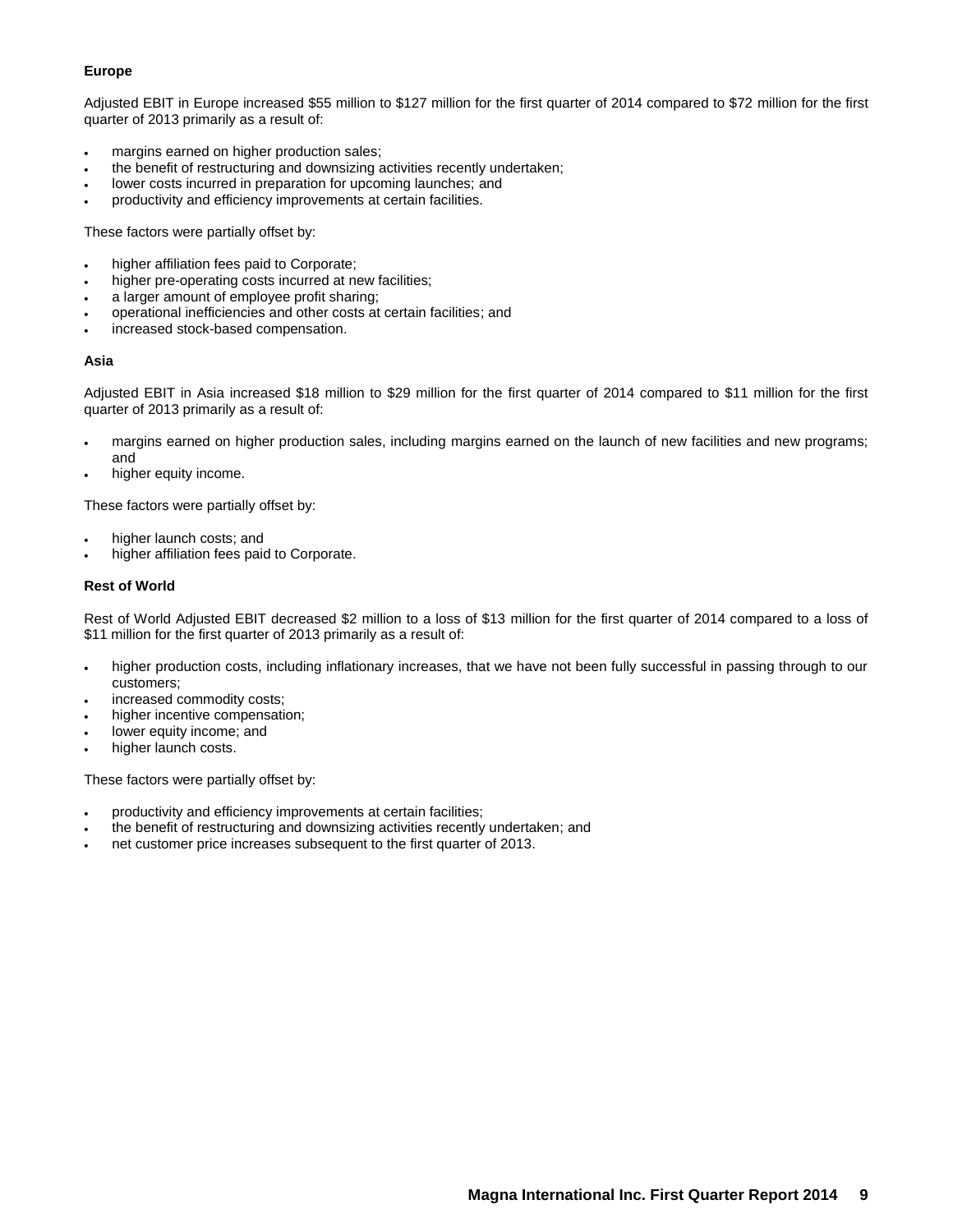### **Corporate and Other**

Corporate and Other Adjusted EBIT increased \$5 million to \$19 million for the first quarter of 2014 compared to \$14 million for the first quarter of 2013 primarily as a result of:

- an increase in affiliation fees earned from our divisions; and
- decreased stock-based compensation.

These factors were partially offset by:

- \$10 million of cash received related to the settlement of ABCP between the Investment Industry Regulatory Organization of Canada and financial institutions in the first quarter of 2013; and
- a \$2 million net decrease in valuation gains in respect of ABCP.

### *Interest Expense, net*

During the first quarter of 2014, we recorded net interest expense of \$2 million compared to \$4 million for the first quarter of 2013. The decrease in interest expense is primarily as a result of higher interest income and a decrease in interest expense as a result of lower debt.

### *Income from Operations before Income Taxes*

Income from operations before income taxes increased \$124 million to \$581 million for the first quarter of 2014 compared to \$457 million for the first quarter of 2013. Excluding Other Expense, discussed in the "Other Expense" section, income from operations before income taxes for the first quarter of 2014 increased \$140 million. The increase in income from operations before income taxes is the result of the increase in Adjusted EBIT and the decrease in net interest expense, as discussed above.

### *Income Taxes*

|                                  |       | For the three months ended March 31. |      |       |  |
|----------------------------------|-------|--------------------------------------|------|-------|--|
|                                  | 2014  |                                      | 2013 |       |  |
|                                  |       | %                                    |      | %     |  |
| Income taxes as reported         | \$189 | 32.5                                 | 90   | 19.7  |  |
| Austrian Tax Reform              | (32)  | (5.3)                                |      |       |  |
| Tax effect on Other expense, net |       | (0.8)                                |      | (0.3) |  |
|                                  | 159   | 26.4                                 | 90   | 19.4  |  |

For the first quarter of 2014, the Austrian government enacted legislation abolishing the utilization of foreign losses, where the foreign subsidiary is not a member of the European Union. Furthermore, any foreign losses used by Austrian entities arising in those non European Union subsidiaries are subject to recapture in Austria. As a consequence of this change, we have taken a charge to income tax expense of \$32 million ("Austrian Tax Reform").

Excluding the Austrian Tax Reform and Other Expense, after tax, the effective income tax rate increased to 26.4% for the first quarter of 2014 compared to 19.4% for the first quarter of 2013 primarily a result of:

- favourable audit settlements, recorded in the first quarter of 2013; and
- the benefit of permanent items, recorded in the first quarter of 2013.

These factors were partially offset by a reduction in losses not benefitted in Europe and South America.

### *Net Income*

Net income of \$392 million for the first quarter of 2014 increased \$25 million compared to the first quarter of 2013. Excluding Other Expense, after tax, discussed in the "Other Expense" section and the Austrian Tax Reform as discussed in the "Income Taxes" section, net income increased \$71 million. The increase in net income is the result of the increase in income from operations before income taxes partially offset by higher income taxes.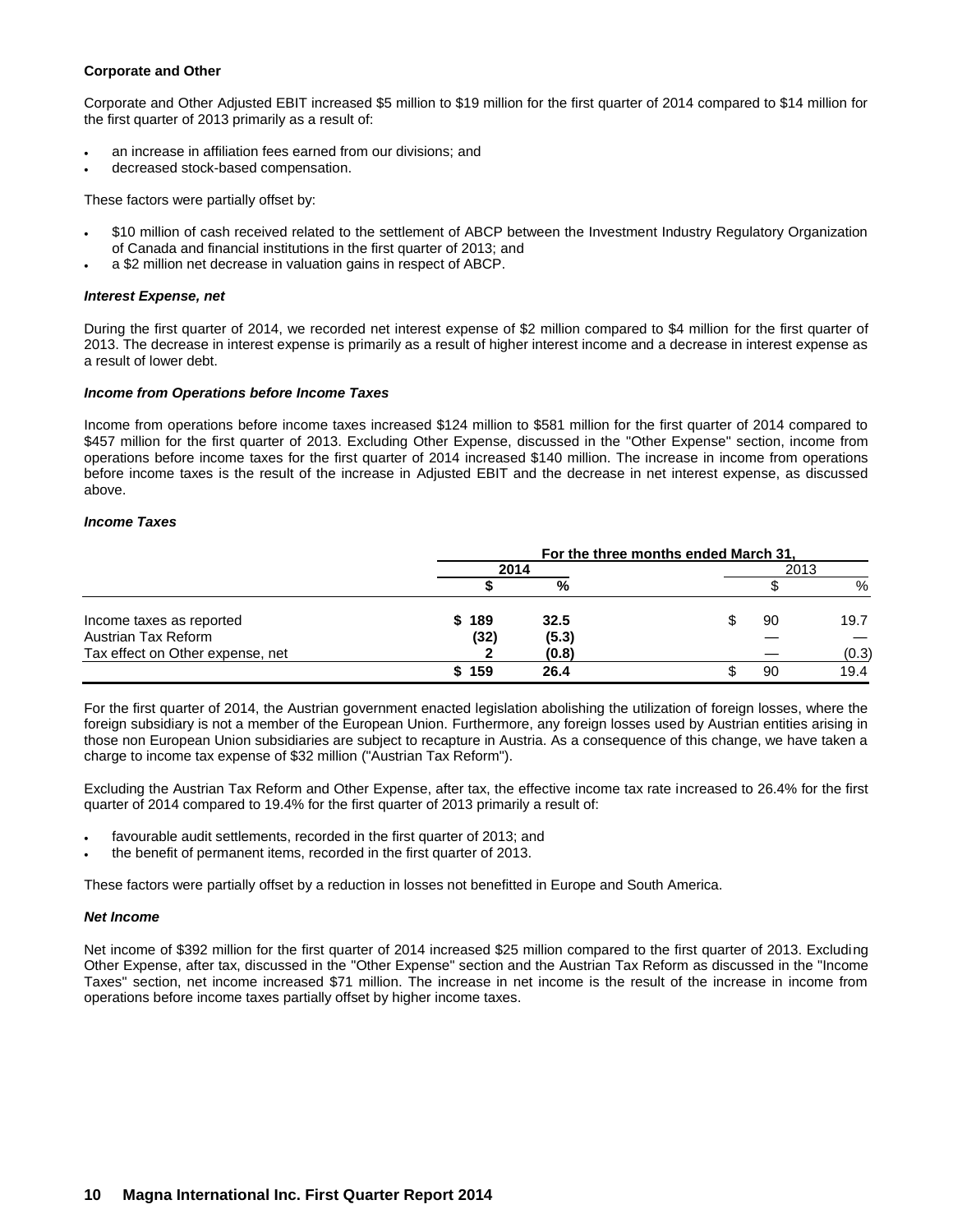### *Net Loss Attributable to Non-controlling Interests*

Net loss attributable to non-controlling interests was \$1 million for the first quarter of 2014 compared to \$2 million for the first quarter of 2013.

### *Net Income Attributable to Magna International Inc.*

Net income attributable to Magna International Inc. of \$393 million for the first quarter of 2014 increased \$24 million compared to the first quarter of 2013. Excluding Other Expense, after tax, discussed in the "Other Expense" section and the Austrian Tax Reform as discussed in the "Income Taxes" section, net income attributable to Magna International Inc. increased \$70 million as a result of the increase in net income, as discussed above.

### *Earnings per Share*

|                                                                 | For the three months<br>ended March 31. |       |    |       |                          |        |
|-----------------------------------------------------------------|-----------------------------------------|-------|----|-------|--------------------------|--------|
|                                                                 |                                         | 2014  |    | 2013  |                          | Change |
| Earnings per Common Share                                       |                                         |       |    |       |                          |        |
| Basic                                                           |                                         | 1.78  |    | 1.59  | ÷                        | 12%    |
| <b>Diluted</b>                                                  |                                         | 1.76  | \$ | 1.57  |                          | 12%    |
| Weighted average number of Common Shares outstanding (millions) |                                         |       |    |       |                          |        |
| Basic                                                           |                                         | 220.3 |    | 232.5 | $\overline{\phantom{0}}$ | 5%     |
| <b>Diluted</b>                                                  |                                         | 223.5 |    | 235.2 | -                        | 5%     |

Diluted earnings per share increased \$0.19 to \$1.76 for the first quarter of 2014 compared to \$1.57 for the first quarter of 2013. Other Expense, after tax and the Austrian Tax Reform negatively impacted diluted earnings per share in the first quarter of 2014 and 2013 by \$0.23 and \$0.02 respectively. Other Expense and Austrian Tax Reform are discussed in the "Other Expense" and "Income Taxes" sections, respectively. Excluding these amounts, diluted earnings per share increased \$0.40 as a result of the increase in net income attributable to Magna International Inc. and a decrease in the weighted average number of diluted shares outstanding during the first quarter of 2014.

The decrease in the weighted average number of diluted shares outstanding was primarily due to the repurchase and cancellation of Common Shares, during or subsequent to the first quarter of 2013, pursuant to our normal course issuer bids partially offset by the issue of Common Shares related to the exercise of stock options and an increase in the number of diluted options outstanding as a result of an increase in the trading price of our common stock.

### **FINANCIAL CONDITION, LIQUIDITY AND CAPITAL RESOURCES**

### *Cash Flow from Operations*

|                                                      | For the three months<br>ended March 31. |              |  |              |        |  |
|------------------------------------------------------|-----------------------------------------|--------------|--|--------------|--------|--|
|                                                      |                                         | 2014         |  | 2013         | Change |  |
| Net income<br>Items not involving current cash flows |                                         | 392<br>279   |  | 367<br>240   |        |  |
| Changes in non-cash operating assets and liabilities |                                         | 671<br>(197) |  | 607<br>(456) | 64     |  |
| Cash provided from operating activities              |                                         | 474          |  | 151          | 323    |  |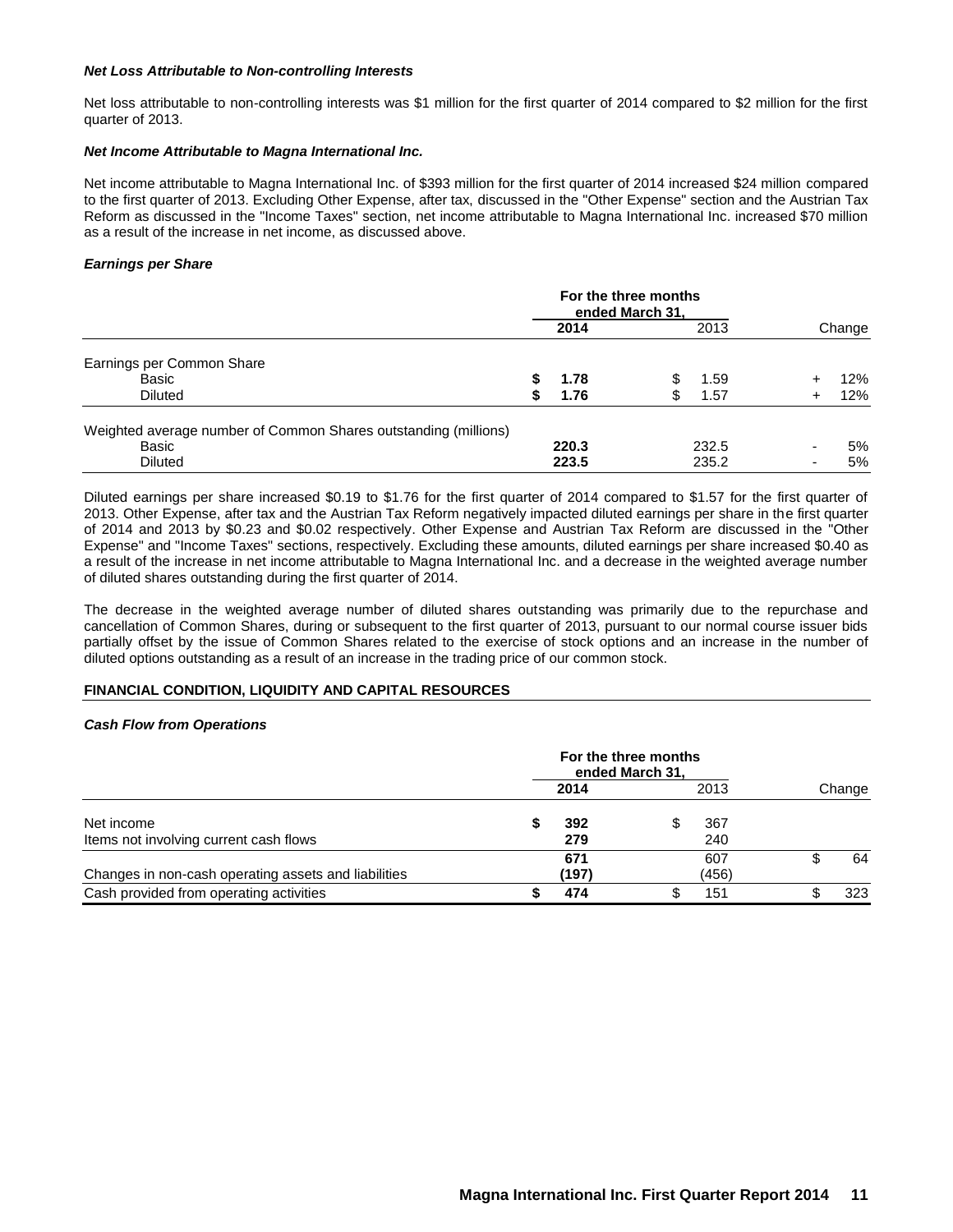Cash flow from operations before changes in non-cash operating assets and liabilities increased \$64 million to \$671 million for the first quarter of 2014 compared to \$607 million for the first quarter of 2013. The increase in cash flow from operations was due to the \$25 million increase in net income, as discussed above, and a \$39 million increase in items not involving current cash flows. Items not involving current cash flows are comprised of the following:

|                                                             | For the three months<br>ended March 31, |  |      |  |  |
|-------------------------------------------------------------|-----------------------------------------|--|------|--|--|
|                                                             | 2014                                    |  | 2013 |  |  |
| Depreciation and amortization                               | 217                                     |  | 255  |  |  |
| Other non-cash charges                                      | 43                                      |  | 24   |  |  |
| Deferred income taxes and non-cash portion of current taxes | 38                                      |  | (24) |  |  |
| Amortization of other assets included in cost of goods sold | 29                                      |  | 30   |  |  |
| Equity income                                               | (48)                                    |  | (45) |  |  |
| Items not involving current cash flows                      | 279                                     |  | 240  |  |  |

Cash invested in non-cash operating assets and liabilities amounted to \$197 million for the first quarter of 2014 compared to \$456 million for the first quarter of 2013. The change in non-cash operating assets and liabilities is comprised of the following sources (and uses) of cash:

|                                                      | For the three months<br>ended March 31. |            |  |               |  |
|------------------------------------------------------|-----------------------------------------|------------|--|---------------|--|
|                                                      |                                         | 2014       |  | 2013          |  |
| Accounts receivable                                  | S                                       | (834)      |  | (974)         |  |
| Inventories<br>Prepaid expenses and other            |                                         | (29)       |  | (158)<br>(27) |  |
| Accounts payable<br>Accrued salaries and wages       |                                         | 328<br>105 |  | 328<br>101    |  |
| Other accrued liabilities                            |                                         | 168        |  | 315           |  |
| Income taxes payable<br>Deferred revenue             |                                         | 56         |  | (42)          |  |
| Changes in non-cash operating assets and liabilities |                                         | (197)      |  | (456)         |  |

The increase in accounts receivable, accounts payable, accrued salaries and wages and other accrued liabilities in the first quarter of 2014 was primarily due to an increase in production activities at the end of the first quarter of 2014 compared to the end of 2013.

### *Capital and Investment Spending*

|                                                                                   | For the three months<br>ended March 31. |               |   |               |        |  |
|-----------------------------------------------------------------------------------|-----------------------------------------|---------------|---|---------------|--------|--|
|                                                                                   |                                         | 2014          |   | 2013          | Change |  |
| Fixed asset additions<br>Investments and other assets                             |                                         | (217)<br>(54) | S | (194)<br>(48) |        |  |
| Fixed assets, investments and other assets additions<br>Proceeds from disposition |                                         | (271)<br>37   |   | (242)<br>30   |        |  |
| Cash used for investment activities                                               |                                         | (234)         |   | (212)         | (22)   |  |

### **Fixed assets, investments and other assets additions**

In the first quarter of 2014, we invested \$217 million in fixed assets. While investments were made to refurbish or replace assets consumed in the normal course of business and for productivity improvements, a large portion of the investment in the first quarter of 2014 was for facilities and manufacturing equipment for programs that will be launching subsequent to the first quarter of 2014.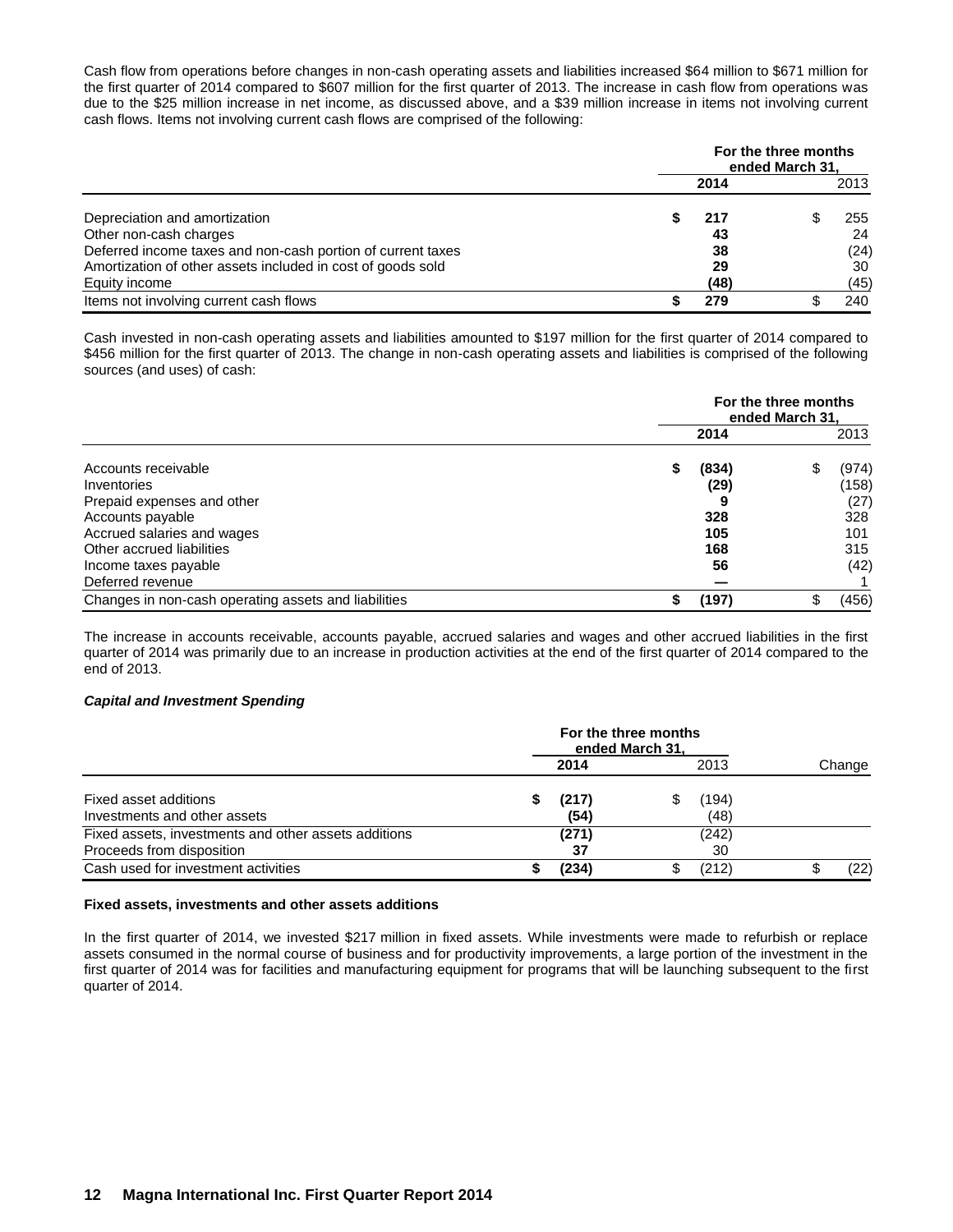In the first quarter of 2014, we invested \$44 million in other assets related primarily to fully reimbursable engineering costs and tooling for programs that launched during the first quarter of 2014 or will be launching subsequent to the first quarter of 2014.

### **Proceeds from disposition**

In the first quarter of 2014, the \$37 million of proceeds include normal course fixed and other asset disposals.

### *Financing*

|                                                      |  | 2014  | 2013        | Change |
|------------------------------------------------------|--|-------|-------------|--------|
| Increase (decrease) in bank indebtedness             |  |       | \$<br>(26)  |        |
| Repayments of debt                                   |  | (70)  | (41)        |        |
| Issues of debt                                       |  | 31    | 32          |        |
| Issues of Common Shares on exercise of stock options |  | 25    | 39          |        |
| Settlement of stock options                          |  |       | (23)        |        |
| Repurchase of Common Shares                          |  | (240) | (88)        |        |
| <b>Dividends</b>                                     |  | (83)  | (73)        |        |
| Cash used for financing activities                   |  | (334) | \$<br>(180) | (154)  |

During the first quarter of 2014, we repurchased 2.7 million Common Shares for aggregate cash consideration of \$240 million under our normal course issuer bid.

Cash dividends paid per Common Share were \$0.38 for the first quarter of 2014, for a total of \$83 million.

### *Financing Resources*

|                                    | As at<br>March 31,<br>2014 | As at<br>December 31,<br>2013 | Change |
|------------------------------------|----------------------------|-------------------------------|--------|
| Liabilities                        |                            |                               |        |
| <b>Bank indebtedness</b>           | 46<br>S                    | \$<br>41                      |        |
| Long-term debt due within one year | 196                        | 230                           |        |
| Long-term debt                     | 97                         | 102                           |        |
|                                    | 339                        | 373                           |        |
| Non-controlling interest           | 15                         | 16                            |        |
| Shareholders' equity               | 9,591                      | 9,623                         |        |
| Total capitalization               | 9,945                      | \$10,012                      | (67)   |

Total capitalization decreased by \$67 million to \$9.95 billion at March 31, 2014 compared to \$10.01 billion at December 31, 2013, primarily as a result of a \$34 million decrease in liabilities and a \$32 million decrease in shareholders' equity.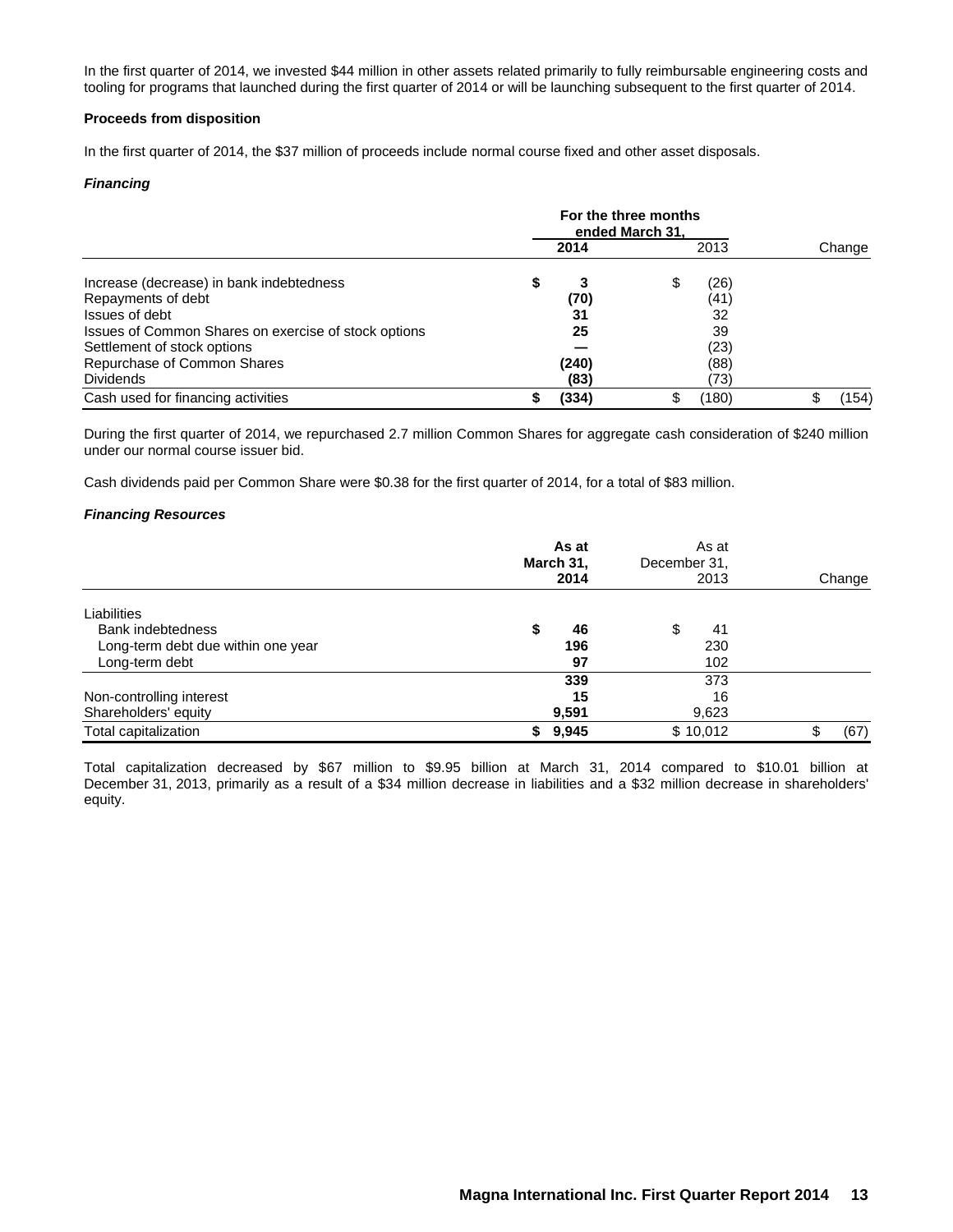The decrease in shareholders' equity was primarily as a result of:

- the \$240 million repurchase and cancellation of 2.7 million Common Shares in connection with our normal course issuer bid;
- the \$112 million net unrealized loss on translation of our net investment in foreign operations;
- dividends paid during the first quarter of 2014; and
- the \$31 million net unrealized loss on cash flow hedges.

This factor was partially offset by net income earned of \$392 million in the first quarter of 2014.

The decrease in liabilities relates primarily to the net repayments of our bank term debt.

#### *Cash Resources*

During the first quarter of 2014, our cash resources decreased by \$115 million to \$1.44 billion as a result of the cash used for financing and investing activities and the unfavourable effect of foreign exchange, partially offset by cash provided from operating activities, all as discussed above. In addition to our cash resources, at March 31, 2014 we had term and operating lines of credit totalling \$2.55 billion of which \$2.22 billion was unused and available.

During the first quarter of 2014, we filed a short form base shelf prospectus with the Ontario Securities Commission and a corresponding shelf registration statement with the United States Securities and Exchange Commission on Form F-10. The filings provide for the potential offering in Ontario and the United States of up to an aggregate of U.S. \$2.00 billion of debt securities from time to time over a 25 month period.

### *Maximum Number of Shares Issuable*

The following table presents the maximum number of shares that would be outstanding if all of the outstanding options at May 7, 2014 were exercised:

| <b>Common Shares</b> | 217,843,968 |
|----------------------|-------------|
| Stock options        | 709.053     |
|                      | 222,553,021 |

*(i) Options to purchase Common Shares are exercisable by the holder in accordance with the vesting provisions and upon payment of the exercise price as may be determined from time to time pursuant to our stock option plans.*

#### *Contractual Obligations and Off-Balance Sheet Financing*

There have been no material changes with respect to the contractual obligations requiring annual payments during the first quarter of 2014 that are outside the ordinary course of our business. Refer to our MD&A included in our 2013 Annual Report.

#### **SUBSEQUENT EVENTS**

Subject to approval by the Toronto Stock Exchange and the New York Stock Exchange, our Board of Directors approved an amendment to our normal course issuer bid to increase the maximum number of Common Shares that may be purchased from 12 million to 20 million. The new maximum represents approximately 9.0% of our public float of Common Shares as of November 6, 2013. No other terms of the normal course issuer bid have been amended.

#### **COMMITMENTS AND CONTINGENCIES**

From time to time, we may be contingently liable for litigation, legal and/or regulatory actions and proceedings and other claims.

Refer to note 14 of our unaudited interim consolidated financial statements for the three months ended March 31, 2014, which describes these claims.

For a discussion of risk factors relating to legal and other claims/actions against us, refer to "Item 3. Description of the Business – Risk Factors" in our Annual Information Form and Annual Report on Form 40-F, each in respect of the year ended December 31, 2013.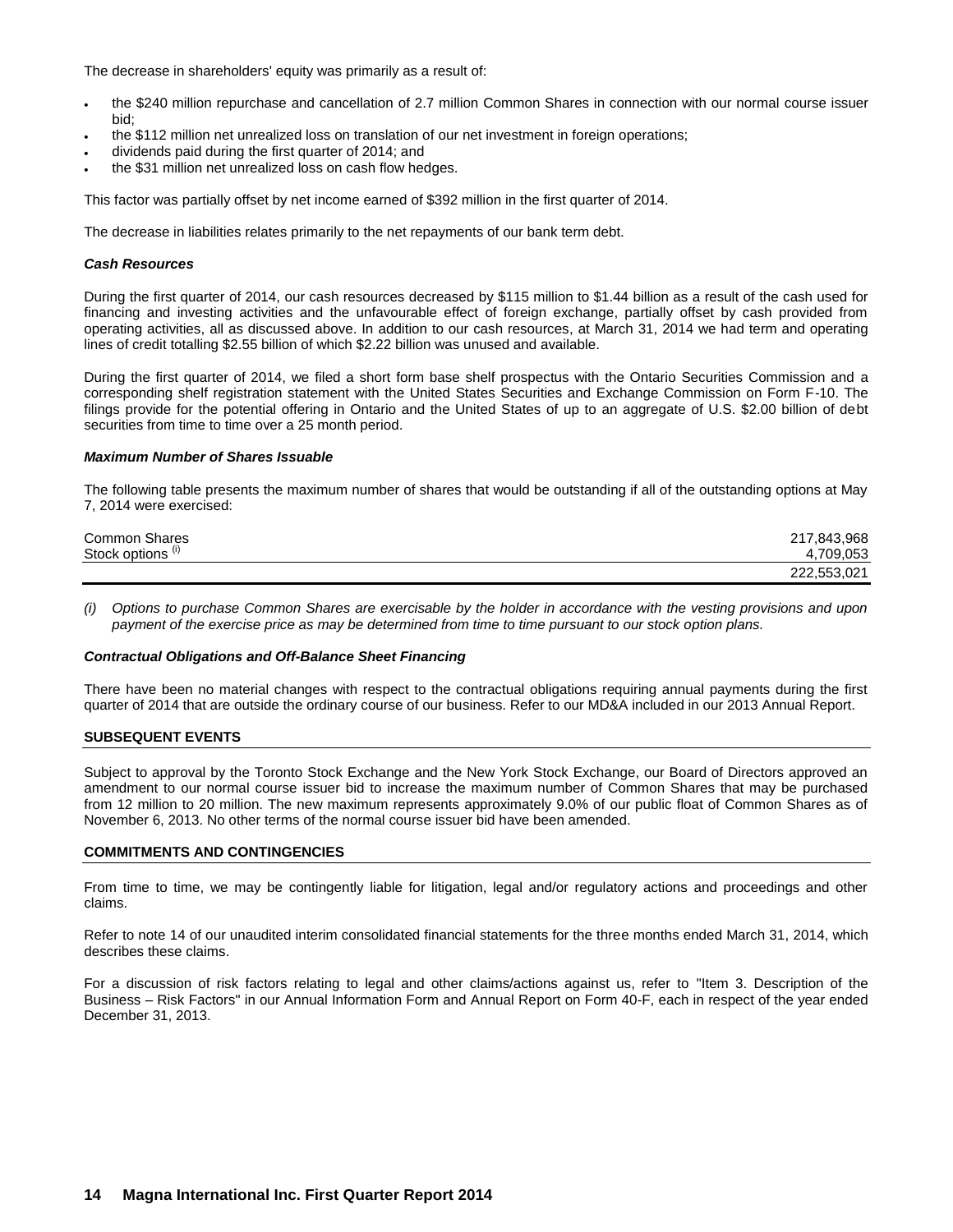### **CONTROLS AND PROCEDURES**

There have been no changes in our internal controls over financial reporting that occurred during the three months ended March 31, 2014 that have materially affected, or are reasonably likely to materially affect, our internal control over financial reporting.

### **FORWARD-LOOKING STATEMENTS**

The previous discussion contains statements that constitute "forward-looking information" or "forward-looking statements" within the meaning of applicable securities legislation, including, but not limited to, statements relating to: implementation of improvement plans in our underperforming operations, and/or restructuring actions; improved future results in South America through actions to address commercial challenges and reduce operational inefficiencies; and future purchases of our Common Shares under the Normal Course Issuer Bid. The forward-looking information in this MD&A is presented for the purpose of providing information about management's current expectations and plans and such information may not be appropriate for other purposes. Forward-looking statements may include financial and other projections, as well as statements regarding our future plans, objectives or economic performance, or the assumptions underlying any of the foregoing, and other statements that are not recitations of historical fact. We use words such as "may", "would", "could", "should", "will", "likely", "expect", "anticipate", "believe", "intend", "plan", "forecast", "outlook", "project", "estimate" and similar expressions suggesting future outcomes or events to identify forward-looking statements. Any such forward-looking statements are based on information currently available to us, and are based on assumptions and analyses made by us in light of our experience and our perception of historical trends, current conditions and expected future developments, as well as other factors we believe are appropriate in the circumstances. However, whether actual results and developments will conform with our expectations and predictions is subject to a number of risks, assumptions and uncertainties, many of which are beyond our control, and the effects of which can be difficult to predict, including, without limitation the impact of economic or political conditions on consumer confidence, consumer demand for vehicles and vehicle production; restructuring, downsizing or other significant non-recurring costs, including in our European business; fines or penalties imposed by antitrust and regulatory authorities, including the German Cartel Office; our ability to grow our business with Asian-based customers; continued underperformance of one or more of our operating Divisions; ongoing pricing pressures, including our ability to offset price concessions demanded by our customers; our ability to successfully launch material new or takeover business; shifts in market share away from our top customers; shifts in market shares among vehicles or vehicle segments, or shifts away from vehicles on which we have significant content; risks of conducting business in foreign markets, including China, India, Russia, Brazil, Argentina, Eastern Europe and other non-traditional markets for us; a prolonged disruption in the supply of components to us from our suppliers; shutdown of our or our customers' or sub-suppliers' production facilities due to a work stoppage or labour dispute; scheduled shutdowns of our customers' production facilities (typically in the third and fourth quarters of each calendar year); our ability to successfully compete with other automotive suppliers; a reduction in outsourcing by our customers or the loss of a material production or assembly program; the termination or non-renewal by our customers of any material production purchase order; our ability to consistently develop innovative products or processes; impairment charges related to goodwill and long-lived assets; exposure to, and ability to offset, volatile commodities prices; fluctuations in relative currency values; our ability to successfully identify, complete and integrate acquisitions or achieve anticipated synergies; our ability to conduct sufficient due diligence on acquisition targets; warranty and recall costs; risk of production disruptions due to natural disasters; pension liabilities; legal claims and/or regulatory actions against us; changes in our mix of earnings between jurisdictions with lower tax rates and those with higher tax rates, as well as our ability to fully benefit tax losses; other potential tax exposures; changes in credit ratings assigned to us; changes in laws and governmental regulations; costs associated with compliance with environmental laws and regulations; liquidity risks as a result of an unanticipated deterioration of economic conditions; our ability to achieve future investment returns that equal or exceed past returns; the unpredictability of, and fluctuation in, the trading price of our Common Shares; and other factors set out in our Annual Information Form filed with securities commissions in Canada and our annual report on Form 40-F filed with the United States Securities and Exchange Commission, and subsequent filings. In evaluating forward-looking statements, we caution readers not to place undue reliance on any forward-looking statements and readers should specifically consider the various factors which could cause actual events or results to differ materially from those indicated by such forward-looking statements. Unless otherwise required by applicable securities laws, we do not intend, nor do we undertake any obligation, to update or revise any forward-looking statements to reflect subsequent information, events, results or circumstances or otherwise.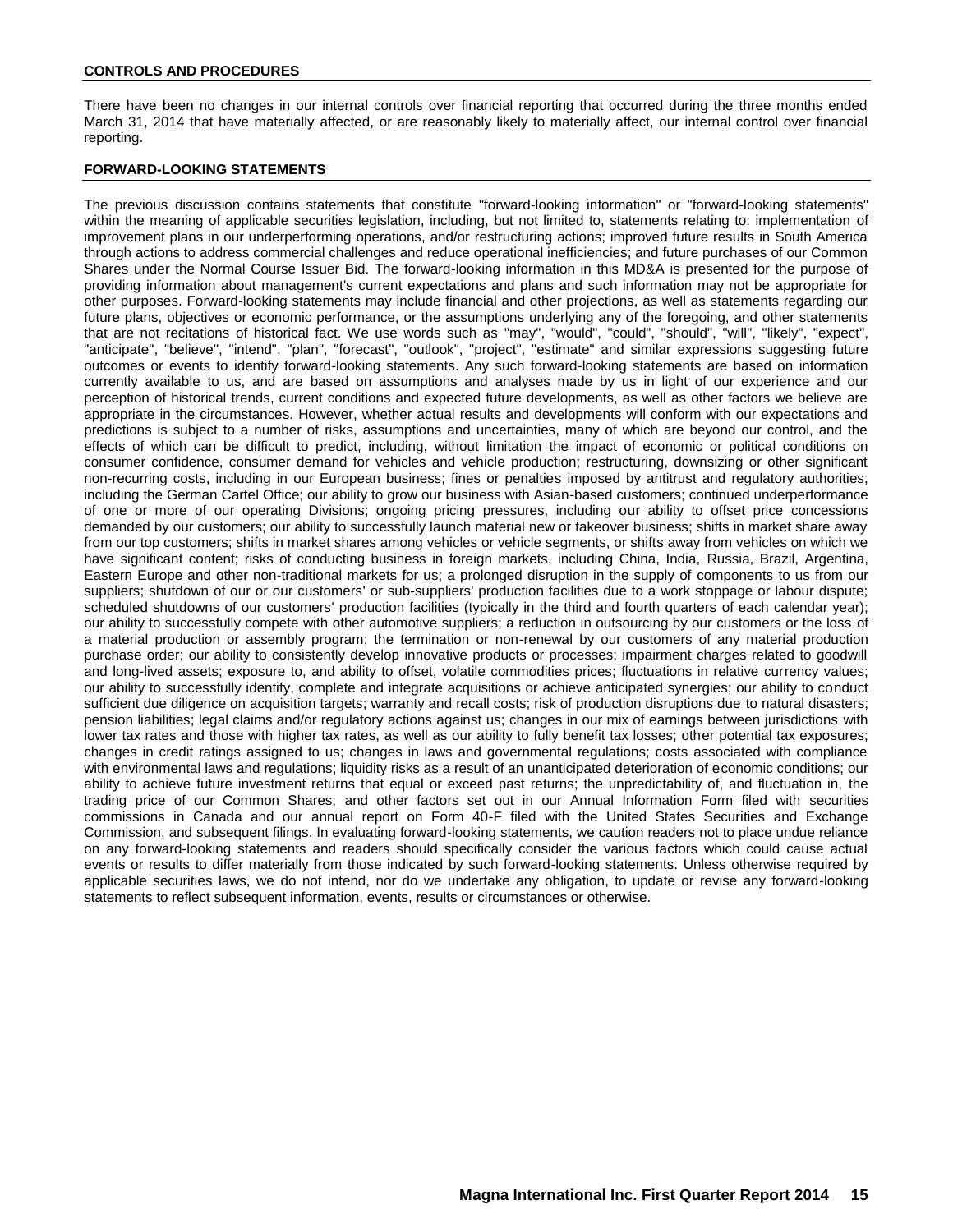### **MAGNA INTERNATIONAL INC. CONSOLIDATED STATEMENTS OF INCOME**

*[Unaudited]*

*[U.S. dollars in millions, except per share figures]*

| <b>March 31,</b> |                                                                                                           |
|------------------|-----------------------------------------------------------------------------------------------------------|
| 2014             | 2013                                                                                                      |
| \$8,961<br>\$    | 8,361                                                                                                     |
|                  |                                                                                                           |
| 7,762            | 7,317                                                                                                     |
|                  | 255                                                                                                       |
|                  | 367                                                                                                       |
|                  | 4                                                                                                         |
|                  | (45)                                                                                                      |
|                  | 6                                                                                                         |
|                  | 457                                                                                                       |
|                  | 90                                                                                                        |
|                  | 367                                                                                                       |
|                  | 2                                                                                                         |
| \$               | 369                                                                                                       |
|                  |                                                                                                           |
|                  | 1.59                                                                                                      |
| \$               | 1.57                                                                                                      |
| \$               | 0.32                                                                                                      |
|                  | 232.5<br>235.2                                                                                            |
|                  | 217<br>425<br>2<br>(48)<br>22<br>581<br>189<br>392<br>393<br>1.78<br>\$<br>1.76<br>0.38<br>220.3<br>223.5 |

*See accompanying notes*

### **CONSOLIDATED STATEMENTS OF COMPREHENSIVE INCOME**

*[Unaudited]*

*[U.S. dollars in millions]*

|                                                                                                        |      |   | Three months ended | March 31, |       |
|--------------------------------------------------------------------------------------------------------|------|---|--------------------|-----------|-------|
|                                                                                                        | Note |   | 2014               |           | 2013  |
| Net income                                                                                             |      | S | 392                | S         | 367   |
| Other comprehensive income (loss), net of tax:<br>Net unrealized loss on translation of net investment | 12   |   |                    |           |       |
| in foreign operations                                                                                  |      |   | (112)              |           | (133) |
| Net unrealized (loss) gain on available-for-sale investments                                           |      |   | (1)                |           |       |
| Net unrealized (loss) gain on cash flow hedges                                                         |      |   | (31)               |           | 8     |
| Reclassification of net gain on cash flow hedges                                                       |      |   |                    |           |       |
| to net income                                                                                          |      |   | (1)                |           | (6)   |
| Reclassification of net loss on pensions to net income                                                 |      |   |                    |           | 3     |
| Other comprehensive loss                                                                               |      |   | (144)              |           | (127) |
| <b>Comprehensive income</b>                                                                            |      |   | 248                |           | 240   |
| Comprehensive loss attributable to non-controlling interests                                           |      |   |                    |           | 2     |
| Comprehensive income attributable to<br>Magna International Inc.                                       |      | S | 249                |           | 242   |
|                                                                                                        |      |   |                    |           |       |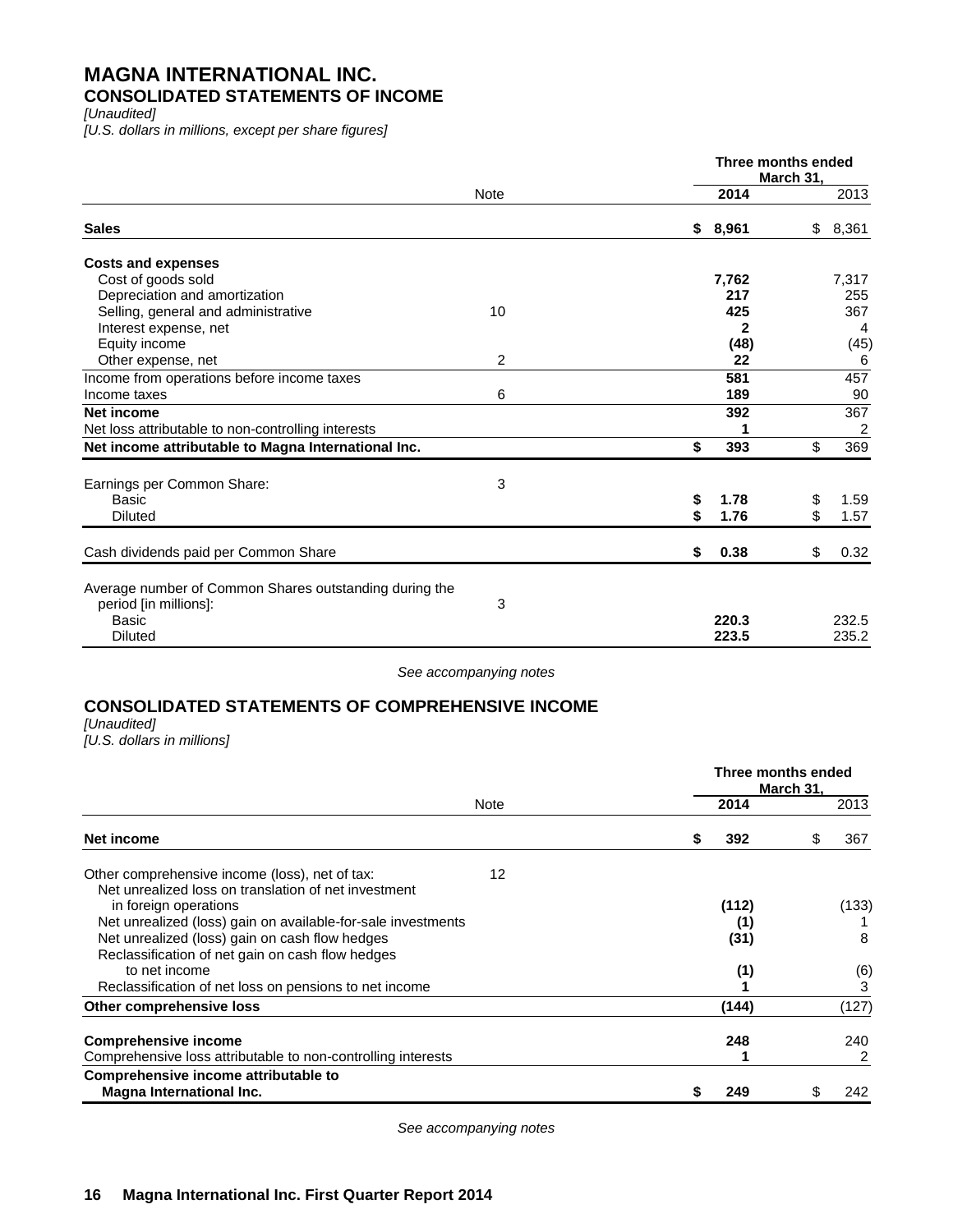### **MAGNA INTERNATIONAL INC. CONSOLIDATED STATEMENTS OF CASH FLOWS**

*[Unaudited]*

*[U.S. dollars in millions]*

|                                                              |             | Three months ended | March 31, |       |
|--------------------------------------------------------------|-------------|--------------------|-----------|-------|
|                                                              | <b>Note</b> | 2014               |           | 2013  |
| Cash provided from (used for):                               |             |                    |           |       |
| <b>OPERATING ACTIVITIES</b>                                  |             |                    |           |       |
| Net income                                                   |             | \$<br>392          | \$        | 367   |
| Items not involving current cash flows                       | 4           | 279                |           | 240   |
|                                                              |             | 671                |           | 607   |
| Changes in non-cash operating assets and liabilities         | 4           | (197)              |           | (456) |
| Cash provided from operating activities                      |             | 474                |           | 151   |
| <b>INVESTMENT ACTIVITIES</b>                                 |             |                    |           |       |
| Fixed asset additions                                        |             | (217)              |           | (194) |
| Increase in investments and other assets                     |             | (54)               |           | (48)  |
| Proceeds from disposition                                    |             | 37                 |           | 30    |
| Cash used for investing activities                           |             | (234)              |           | (212) |
| <b>FINANCING ACTIVITIES</b>                                  |             |                    |           |       |
| Increase (decrease) in bank indebtedness                     |             | 3                  |           | (26)  |
| Repayments of debt                                           |             | (70)               |           | (41)  |
| Issues of debt                                               |             | 31                 |           | 32    |
| Issues of Common Shares on exercise of stock options         |             | 25                 |           | 39    |
| Settlement of stock options                                  |             |                    |           | (23)  |
| Repurchase of Common Shares                                  | 11          | (240)              |           | (88)  |
| <b>Dividends</b>                                             |             | (83)               |           | (73)  |
| Cash used for financing activities                           |             | (334)              |           | (180) |
| Effect of exchange rate changes on cash and cash equivalents |             | (21)               |           | (34)  |
| Net decrease in cash and cash equivalents during the period  |             | (115)              |           | (275) |
| Cash and cash equivalents, beginning of period               |             | 1,554              |           | 1,522 |
| Cash and cash equivalents, end of period                     |             | \$<br>1,439        | \$        | 1,247 |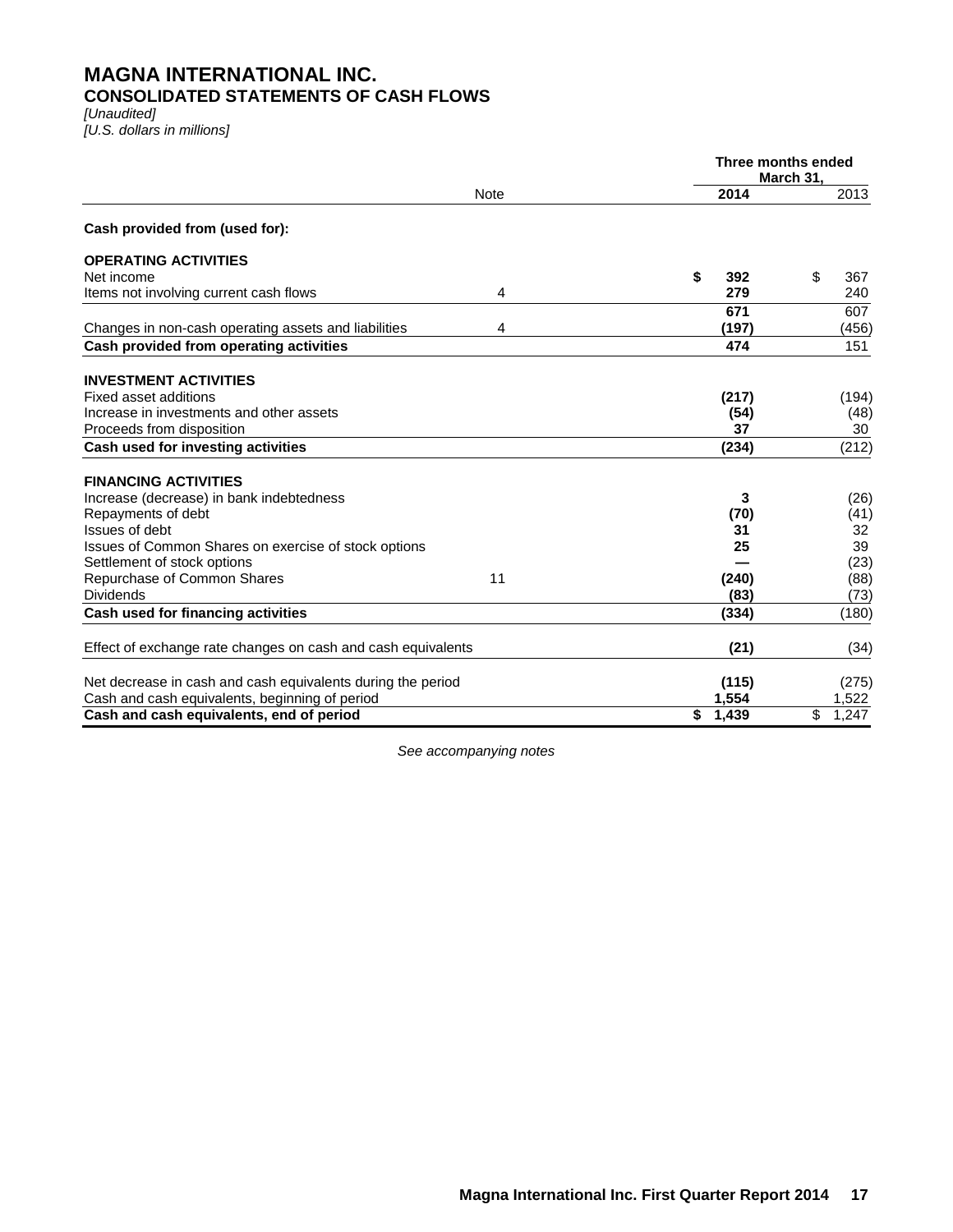# **MAGNA INTERNATIONAL INC.**

## **CONSOLIDATED BALANCE SHEETS**

*[Unaudited]*

*[U.S. dollars in millions]*

|                                                                               |             | As at             | As at                |
|-------------------------------------------------------------------------------|-------------|-------------------|----------------------|
|                                                                               | <b>Note</b> | March 31,<br>2014 | December 31,<br>2013 |
|                                                                               |             |                   |                      |
| <b>ASSETS</b>                                                                 |             |                   |                      |
| <b>Current assets</b>                                                         |             |                   |                      |
| Cash and cash equivalents                                                     | 4           | \$<br>1,439       | \$<br>1,554          |
| Accounts receivable                                                           |             | 6,026             | 5,246                |
| Inventories                                                                   | 5           | 2,646             | 2,637                |
| Deferred tax assets                                                           |             | 241               | 275                  |
| Prepaid expenses and other                                                    |             | 199               | 211                  |
|                                                                               |             | 10,551            | 9,923                |
| Investments                                                                   | 13          | 390               | 391                  |
| Fixed assets, net                                                             |             | 5,388             | 5,441                |
| Goodwill                                                                      |             | 1,427             | 1,440                |
| Deferred tax assets                                                           |             | 129               | 120                  |
| Other assets                                                                  | 7           | 663               | 675                  |
|                                                                               |             | \$18,548          | \$17,990             |
|                                                                               |             |                   |                      |
| <b>LIABILITIES AND SHAREHOLDERS' EQUITY</b><br><b>Current liabilities</b>     |             |                   |                      |
| <b>Bank indebtedness</b>                                                      |             | \$<br>46          | \$<br>41             |
| Accounts payable                                                              |             | 5,027             | 4,781                |
| Accrued salaries and wages                                                    |             | 805               | 704                  |
| Other accrued liabilities                                                     | 8           | 1,709             | 1,538                |
| Income taxes payable                                                          |             | 38                | 6                    |
| Deferred tax liabilities                                                      |             | 27                | 9                    |
| Long-term debt due within one year                                            |             | 196               | 230                  |
|                                                                               |             | 7,848             | 7,309                |
|                                                                               | 9           | 535               | 532                  |
| Long-term employee benefit liabilities<br>Long-term debt                      |             | 97                | 102                  |
| Other long-term liabilities                                                   |             | 274               | 208                  |
| Deferred tax liabilities                                                      | 6           | 188               | 200                  |
|                                                                               |             | 8,942             | 8,351                |
|                                                                               |             |                   |                      |
| <b>Shareholders' equity</b>                                                   |             |                   |                      |
| Capital stock<br><b>Common Shares</b>                                         |             |                   |                      |
|                                                                               | 11          |                   |                      |
| [issued: 219,148,064; December 31, 2013 - 221,151,704]<br>Contributed surplus |             | 4,217             | 4,230<br>69          |
| Retained earnings                                                             |             | 74<br>5,135       |                      |
| Accumulated other comprehensive income                                        | 12          | 165               | 5,011                |
|                                                                               |             | 9,591             | 313<br>9,623         |
|                                                                               |             |                   |                      |
| Non-controlling interests                                                     |             | 15<br>9,606       | 16<br>9,639          |
|                                                                               |             | \$18,548          | \$17,990             |
|                                                                               |             |                   |                      |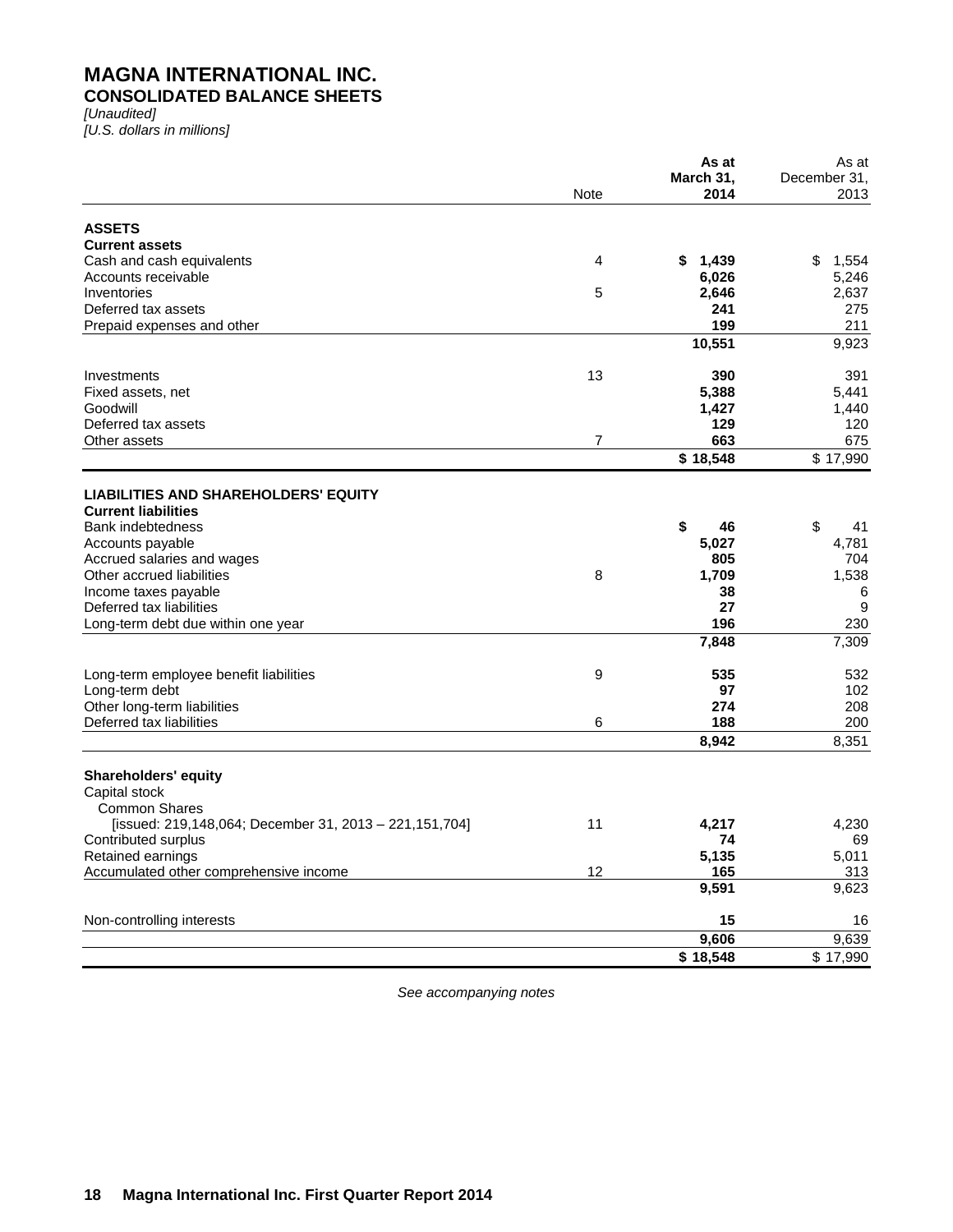### **MAGNA INTERNATIONAL INC. CONSOLIDATED STATEMENTS OF CHANGES IN EQUITY**

### *[Unaudited]*

*[U.S. dollars in millions]*

|                                               |      | <b>Common Shares</b> | <b>Stated</b> | Contri-<br>buted | <b>Retained</b>    |    |                     | Non-<br>controlling |    | Total         |
|-----------------------------------------------|------|----------------------|---------------|------------------|--------------------|----|---------------------|---------------------|----|---------------|
|                                               | Note | <b>Number</b>        | Value         | <b>Surplus</b>   | <b>Earnings</b>    |    | AOCI <sup>(i)</sup> | <b>Interest</b>     |    | <b>Equity</b> |
|                                               |      | [in millions]        |               |                  |                    |    |                     |                     |    |               |
| Balance, December 31, 2013<br>Net income      |      | 221.2                | \$<br>4,230   | \$<br>69         | \$<br>5,011<br>393 | \$ | 313                 | \$<br>16<br>(1)     | \$ | 9,639<br>392  |
| Other comprehensive loss                      |      |                      |               |                  |                    |    | (144)               |                     |    | (144)         |
| Shares issued on exercise of<br>stock options |      | 0.6                  | 32            | (7)              |                    |    |                     |                     |    | 25            |
| Release of restricted stock                   |      |                      | 5             | (5)              |                    |    |                     |                     |    |               |
| Repurchase and cancellation                   |      |                      |               |                  |                    |    |                     |                     |    |               |
| under normal course issuer bid                | 11   | (2.7)                | (52)          |                  | (184)              |    | (4)                 |                     |    | (240)         |
| Stock-based compensation                      |      |                      |               |                  |                    |    |                     |                     |    |               |
| expense                                       | 10   |                      |               | 10               |                    |    |                     |                     |    | 10            |
| Settlement of stock options                   | 10   |                      |               |                  |                    |    |                     |                     |    |               |
| Reclassification from liability               | 10   |                      |               | 7                |                    |    |                     |                     |    |               |
| Dividends paid                                |      |                      | 2             |                  | (85)               |    |                     |                     |    | (83)          |
| Balance, March 31, 2014                       |      | 219.1                | \$<br>4,217   | 74               | 5,135              | S  | 165                 | \$<br>15            | S  | 9,606         |

|                                |      | <b>Common Shares</b> |    |               | Contri-        |    |                 |     |                     | Non-            |    |               |
|--------------------------------|------|----------------------|----|---------------|----------------|----|-----------------|-----|---------------------|-----------------|----|---------------|
|                                |      |                      |    | <b>Stated</b> | buted          |    | <b>Retained</b> |     |                     | controlling     |    | <b>Total</b>  |
|                                | Note | <b>Number</b>        |    | Value         | <b>Surplus</b> |    | <b>Earnings</b> |     | AOCI <sup>(i)</sup> | <b>Interest</b> |    | <b>Equity</b> |
|                                |      | [in millions]        |    |               |                |    |                 |     |                     |                 |    |               |
| Balance, December 31, 2012     |      | 233.1                | \$ | 4,391         | \$<br>80       | \$ | 4,462           | -\$ | 496                 | \$<br>29        | \$ | 9,458         |
| Net income                     |      |                      |    |               |                |    | 369             |     |                     | (2)             |    | 367           |
| Other comprehensive loss       |      |                      |    |               |                |    |                 |     | (127)               |                 |    | (127)         |
| Shares issued on exercise of   |      |                      |    |               |                |    |                 |     |                     |                 |    |               |
| stock options                  |      | 1.3                  |    | 53            | (14)           |    |                 |     |                     |                 |    | 39            |
| Release of restricted stock    |      |                      |    | 7             | (7)            |    |                 |     |                     |                 |    |               |
| Repurchase and cancellation    |      |                      |    |               |                |    |                 |     |                     |                 |    |               |
| under normal course issuer bid | 11   | (1.6)                |    | (30)          |                |    | (53)            |     | (5)                 |                 |    | (88)          |
| Stock-based compensation       |      |                      |    |               |                |    |                 |     |                     |                 |    |               |
| expense                        | 10   |                      |    |               | 9              |    |                 |     |                     |                 |    | 9             |
| Settlement of stock options    | 10   |                      |    |               | (9)            |    | (10)            |     |                     |                 |    | (19)          |
| Dividends paid                 |      | 0.1                  |    | 2             |                |    | 75)             |     |                     |                 |    | (73)          |
| <b>Balance, March 31, 2013</b> |      | 232.9                | S  | 4.423         | 59             | S  | 4,693           |     | 364                 | \$<br>27        | S  | 9,566         |

*(i) AOCI is Accumulated Other Comprehensive Income.*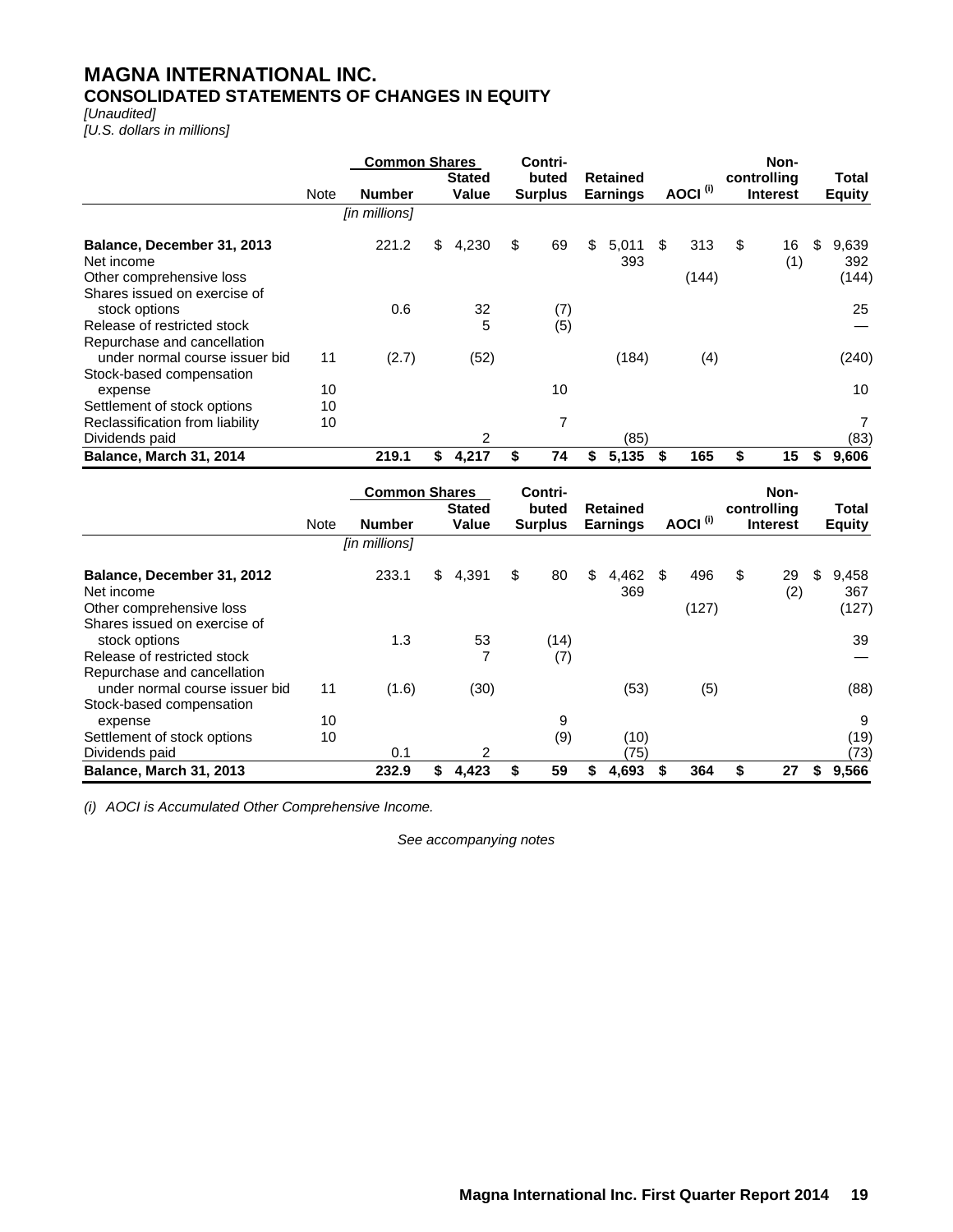*[Unaudited]*

[All amounts in U.S. dollars and all tabular amounts in millions unless otherwise noted]

### **1. SIGNIFICANT ACCOUNTING POLICIES**

### **[a] Basis of presentation**

The unaudited interim consolidated financial statements of Magna International Inc. and its subsidiaries [collectively "Magna" or the "Company"] have been prepared in United States dollars following United States generally accepted accounting principles ["GAAP"] as further discussed in note 1[b] and the accounting policies as set out in note 1 to the annual consolidated financial statements for the year ended December 31, 2013.

The unaudited interim consolidated financial statements do not conform in all respects to the requirements of GAAP for annual financial statements. Accordingly, these unaudited interim consolidated financial statements should be read in conjunction with the December 31, 2013 audited consolidated financial statements and notes included in the Company's 2013 Annual Report.

In the opinion of management, the unaudited interim consolidated financial statements reflect all adjustments, which consist only of normal and recurring adjustments, necessary to present fairly the financial position at March 31, 2014 and the results of operations, cash flows and changes in equity for the three months ended March 31, 2014 and 2013.

### **[b] Seasonality**

The Company's businesses are generally not seasonal. However, the Company's sales and profits are closely related to its automotive customers' vehicle production schedules. The Company's largest North American customers typically halt production for approximately two weeks in July and one week in December. Additionally, many of the Company's customers in Europe typically shutdown vehicle production during portions of August and one week in December.

### **2. OTHER EXPENSE, NET**

During the first quarters of 2014 and 2013, the Company recorded net restructuring charges of \$22 million and \$6 million [\$20 million and \$6 million after tax], respectively, in Europe at its exterior and interior systems operations.

### **3. EARNINGS PER SHARE**

|                                                                     | Three months ended<br>March 31, |       |   |       |
|---------------------------------------------------------------------|---------------------------------|-------|---|-------|
|                                                                     |                                 | 2014  |   | 2013  |
| <b>Basic earnings per Common Share:</b>                             |                                 |       |   |       |
| Net income attributable to Magna International Inc.                 | \$                              | 393   | S | 369   |
| Weighted average number of Common Shares outstanding                |                                 | 220.3 |   | 232.5 |
| Basic earnings per Common Share                                     | \$                              | 1.78  | S | 1.59  |
| <b>Diluted earnings per Common Share:</b>                           |                                 |       |   |       |
| Net income attributable to Magna International Inc.                 | \$                              | 393   | S | 369   |
| Weighted average number of Common Shares outstanding<br>Adjustments |                                 | 220.3 |   | 232.5 |
| Stock options and restricted stock [a]                              |                                 | 3.2   |   | 2.7   |
|                                                                     |                                 | 223.5 |   | 235.2 |
| Diluted earnings per Common Share                                   | \$                              | 1.76  |   | 1.57  |

[a] For the three months ended March 31, 2014, diluted earnings per Common Share exclude 0.2 million [2013 – 0.3 million] Common Shares issuable under the Company's Incentive Stock Option Plan because these options were not "in-the-money".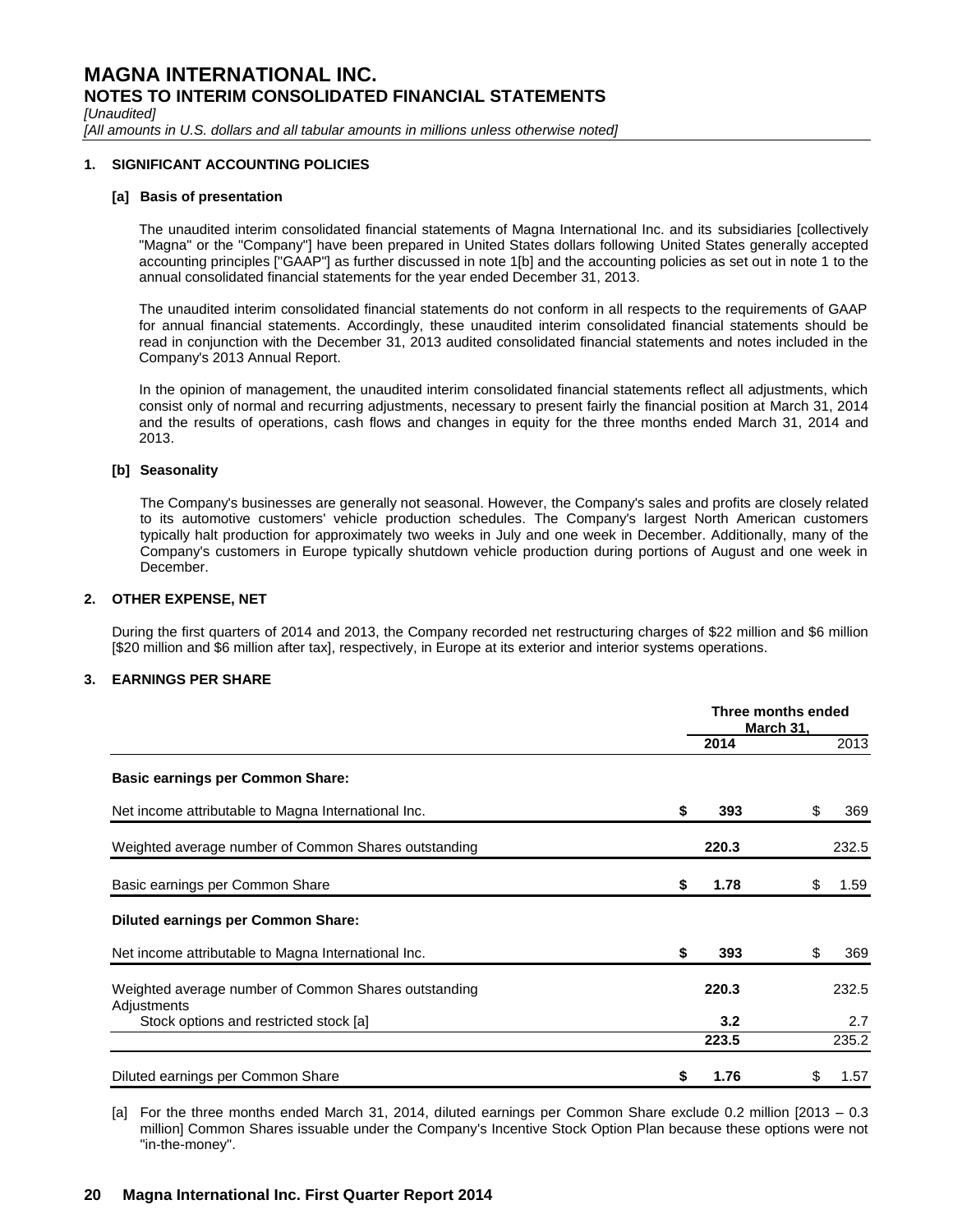*[Unaudited]*

[All amounts in U.S. dollars and all tabular amounts in millions unless otherwise noted]

### **4. DETAILS OF CASH FROM OPERATING ACTIVITIES**

[a] Cash and cash equivalents:

|                                                                      | March 31,<br>2014 | December 31, | 2013         |
|----------------------------------------------------------------------|-------------------|--------------|--------------|
| Bank term deposits, bankers acceptances and government paper<br>Cash | \$1,269<br>170    |              | 1,331<br>223 |
|                                                                      | \$1.439           |              | .554         |

### [b] Items not involving current cash flows:

|                                                             | Three months ended<br>March 31. |      |  |      |  |
|-------------------------------------------------------------|---------------------------------|------|--|------|--|
|                                                             |                                 | 2014 |  | 2013 |  |
| Depreciation and amortization                               |                                 | 217  |  | 255  |  |
| Deferred income taxes and non-cash portion of current taxes |                                 | 38   |  | (24) |  |
| Amortization of other assets included in cost of goods sold |                                 | 29   |  | 30   |  |
| Equity income                                               |                                 | (48) |  | (45) |  |
| Other non-cash charges                                      |                                 | 43   |  | 24   |  |
|                                                             |                                 | 279  |  | 240  |  |

### [c] Changes in non-cash operating assets and liabilities:

|                                 | Three months ended<br>March 31, |   |       |
|---------------------------------|---------------------------------|---|-------|
|                                 | 2014                            |   | 2013  |
| Accounts receivable             | \$<br>(834)                     | S | (974) |
| Inventories                     | (29)                            |   | (158) |
| Prepaid expenses and other      | 9                               |   | (27)  |
| Accounts payable                | 328                             |   | 328   |
| Accrued salaries and wages      | 105                             |   | 101   |
| Other accrued liabilities       | 168                             |   | 315   |
| Income taxes receivable/payable | 56                              |   | (42)  |
| Deferred revenue                |                                 |   |       |
|                                 | (197)                           |   | (456) |

### **5. INVENTORIES**

Inventories consist of:

|                            | March 31,<br>2014 | December 31,<br>2013 |
|----------------------------|-------------------|----------------------|
| Raw materials and supplies | 959<br>æ          | 947                  |
| Work-in-process            | 279               | 273                  |
| Finished goods             | 326               | 339                  |
| Tooling and engineering    | 1,082             | 1,078                |
|                            | 2,646             | 2,637                |

Tooling and engineering inventory represents costs incurred on tooling and engineering services contracts in excess of billed and unbilled amounts included in accounts receivable.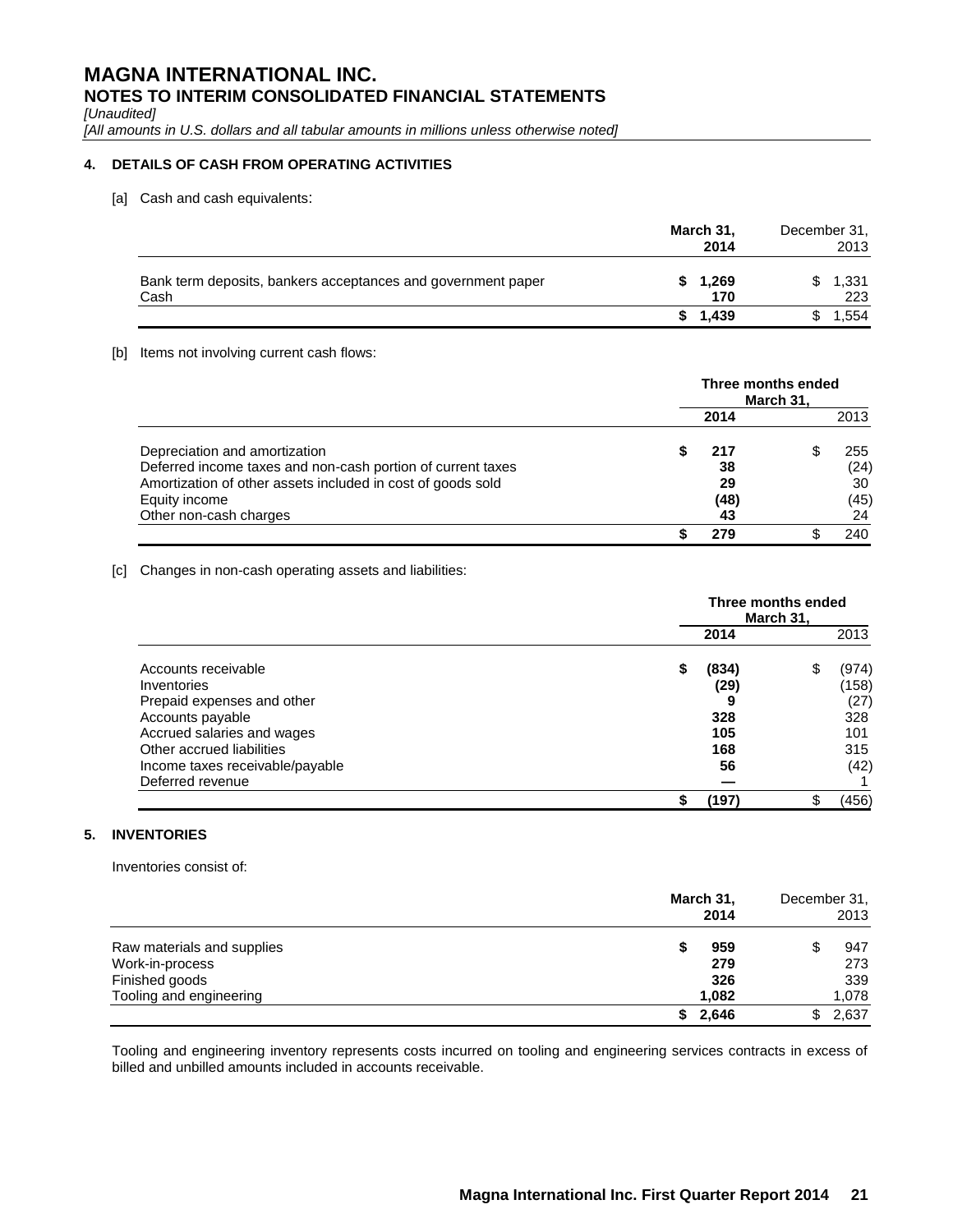*[Unaudited]*

[All amounts in U.S. dollars and all tabular amounts in millions unless otherwise noted]

### **6. INCOME TAXES**

For the first quarter of 2014, the Austrian government enacted legislation abolishing the utilization of foreign losses, where the foreign subsidiary is not a member of the European Union. Furthermore, any foreign losses used by Austrian entities arising in those non European Union subsidiaries are subject to recapture in Austria. As a consequence of this change, the Company has taken a charge to tax expense of \$32 million.

### **7. OTHER ASSETS**

Other assets consist of:

|                                                                 | March 31,<br>2014 | December 31, | 2013 |
|-----------------------------------------------------------------|-------------------|--------------|------|
| Preproduction costs related to long-term supply agreements with |                   |              |      |
| contractual guarantee for reimbursement                         | 298               |              | 291  |
| Customer relationship intangibles                               | 135               |              | 143  |
| Long-term receivables                                           | 107               |              | 111  |
| Patents and licences, net                                       | 42                |              | 44   |
| Pension overfunded status                                       | 26                |              | 26   |
| Unrealized gain on cash flow hedges                             | 18                |              | 20   |
| Other, net                                                      | 37                |              | 40   |
|                                                                 | 663               |              | 675  |

### **8. WARRANTY**

The following is a continuity of the Company's warranty accruals:

|                              | 2014 | 2013 |
|------------------------------|------|------|
| Balance, beginning of period | 91   | 94   |
| Expense, net                 |      | 9    |
| Settlements                  |      | (5)  |
| Foreign exchange and other   |      | 8    |
| Balance, March 31            | 91   | 106  |

### **9. LONG-TERM EMPLOYEE BENEFIT LIABILITIES**

The Company recorded long-term employee benefit expenses as follows:

|                                           |      | Three months ended<br>March 31. |      |
|-------------------------------------------|------|---------------------------------|------|
|                                           | 2014 |                                 | 2013 |
| Defined benefit pension plans and other   |      |                                 | 4    |
| Termination and long service arrangements |      |                                 | 8    |
|                                           | 12   |                                 | 12   |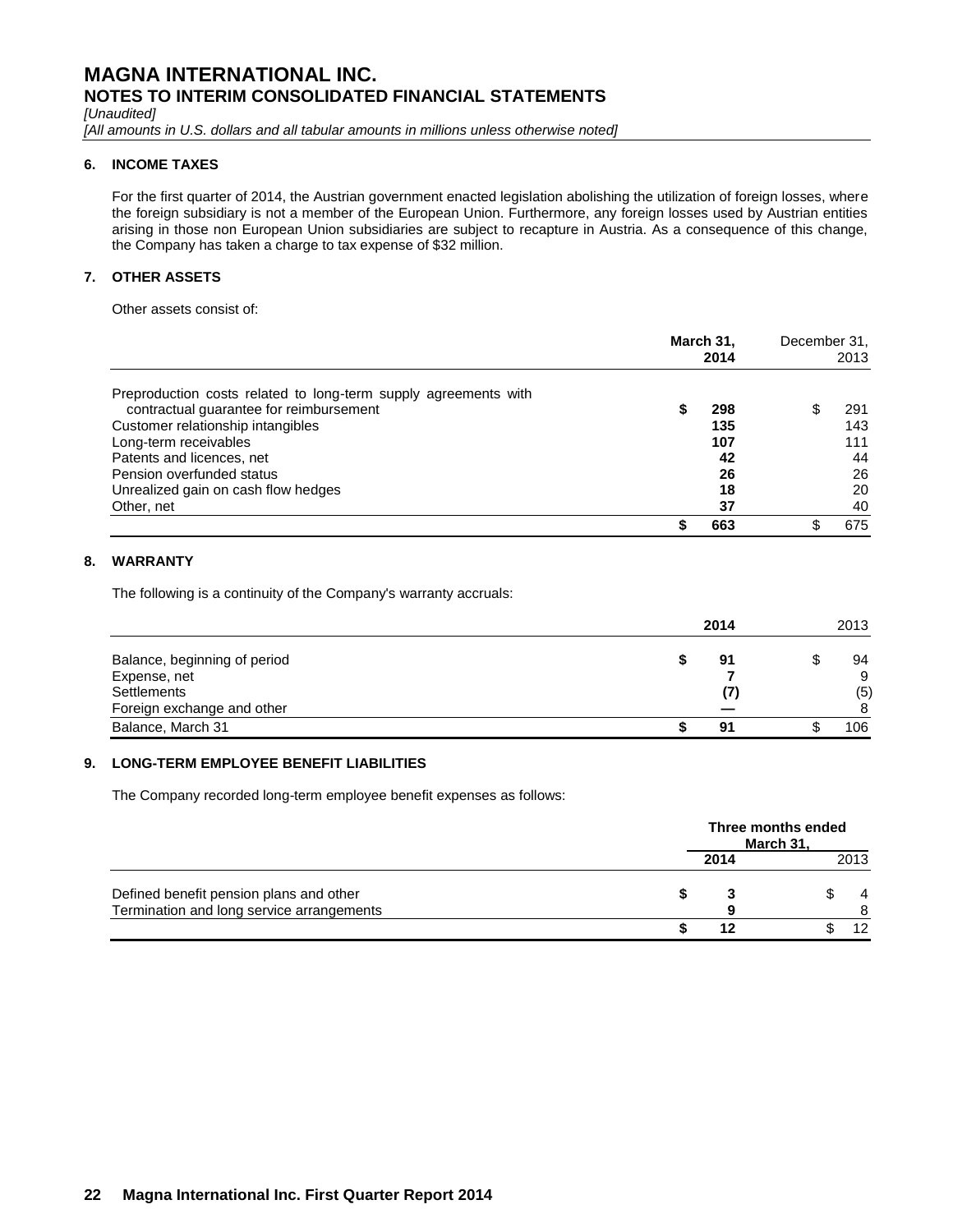*[Unaudited]*

[All amounts in U.S. dollars and all tabular amounts in millions unless otherwise noted]

### **10. STOCK-BASED COMPENSATION**

### **[a] Incentive Stock Option Plan**

The following is a continuity schedule of options outstanding [number of options in the table below are expressed in whole numbers]:

|                           |                             | 2014                                    |                                            |                      | 2013                             |                                            |
|---------------------------|-----------------------------|-----------------------------------------|--------------------------------------------|----------------------|----------------------------------|--------------------------------------------|
|                           | <b>Options outstanding</b>  |                                         |                                            | Options outstanding  |                                  |                                            |
|                           | <b>Number</b><br>of options | <b>Exercise</b><br>price <sup>(i)</sup> | <b>Number</b><br>of options<br>exercisable | Number<br>of options | Exercise<br>price <sup>(i)</sup> | <b>Number</b><br>of options<br>exercisable |
| Beginning of period       | 4,758,108                   | 41.82                                   | 2,847,109                                  | 6,623,242            | 35.39                            | 3,227,574                                  |
| Granted                   | 751,300                     | 106.71                                  |                                            | 1,060,000            | 57.02                            |                                            |
| Exercised <sup>(ii)</sup> | (680,352)                   | 39.49                                   | (680.352)                                  | (2, 178, 383)        | 29.76                            | (2, 178, 383)                              |
| Cancelled                 | (16,999)                    | 52.19                                   | (6,000)                                    | (37,500)             | 50.17                            | (20,000)                                   |
| Vested                    |                             |                                         | 779,384                                    |                      |                                  | 2,105,503                                  |
| March 31                  | 4,812,057                   | 52.24                                   | 2,940,141                                  | 5,467,359            | 41.73                            | 3,134,694                                  |

*(i) The exercise price noted above represents the weighted average exercise price in Canadian dollars.*

*(ii) During the three months ended March 31, 2013, 849,999 options were exercised on a cashless basis in accordance with the applicable stock option plans. On exercise, cash payments totalling \$23 million were made to the stock option holders.* 

*All cash payments were calculated using the difference between the aggregate fair market value of the Option Shares based on the closing price of the Company's Common Shares on the Toronto Stock Exchange ["TSX"] on the date of exercise and the aggregate Exercise Price of all such options surrendered.*

The weighted average assumptions used in measuring the fair value of stock options granted and/or modified and the compensation expense recorded in selling, general and administrative expenses are as follows:

|                                                               | Three months ended | March 31. |
|---------------------------------------------------------------|--------------------|-----------|
|                                                               | 2014               | 2013      |
| Risk free interest rate                                       | 1.60%              | 1.32%     |
| Expected dividend yield                                       | 2.00%              | 2.00%     |
| Expected volatility                                           | 29%                | 34%       |
| Expected time until exercise                                  | 4.5 years          | 4.5 years |
| Weighted average fair value of options granted period [Cdn\$] | 22.94              | 14.02     |

### **[b] Long-term retention program**

The following is a continuity of the stock that has not been released to executives and is reflected as a reduction in the stated value of the Company's Common Shares [number of Common Shares in the table below are expressed in whole numbers]:

|                                                                              | 2014                       |                        |           | 2013                  |  |                 |
|------------------------------------------------------------------------------|----------------------------|------------------------|-----------|-----------------------|--|-----------------|
|                                                                              | <b>Number</b><br>of shares | <b>Stated</b><br>value |           | Number<br>of Shares   |  | Stated<br>value |
| Awarded and not released, beginning of period<br>Release of restricted stock | 730.476<br>(143, 152)      |                        | 25<br>(4) | 882.988<br>(152, 512) |  | 30<br>(5)       |
| Awarded and not released, March 31                                           | 587.324                    |                        | 21        | 730.476               |  | 25              |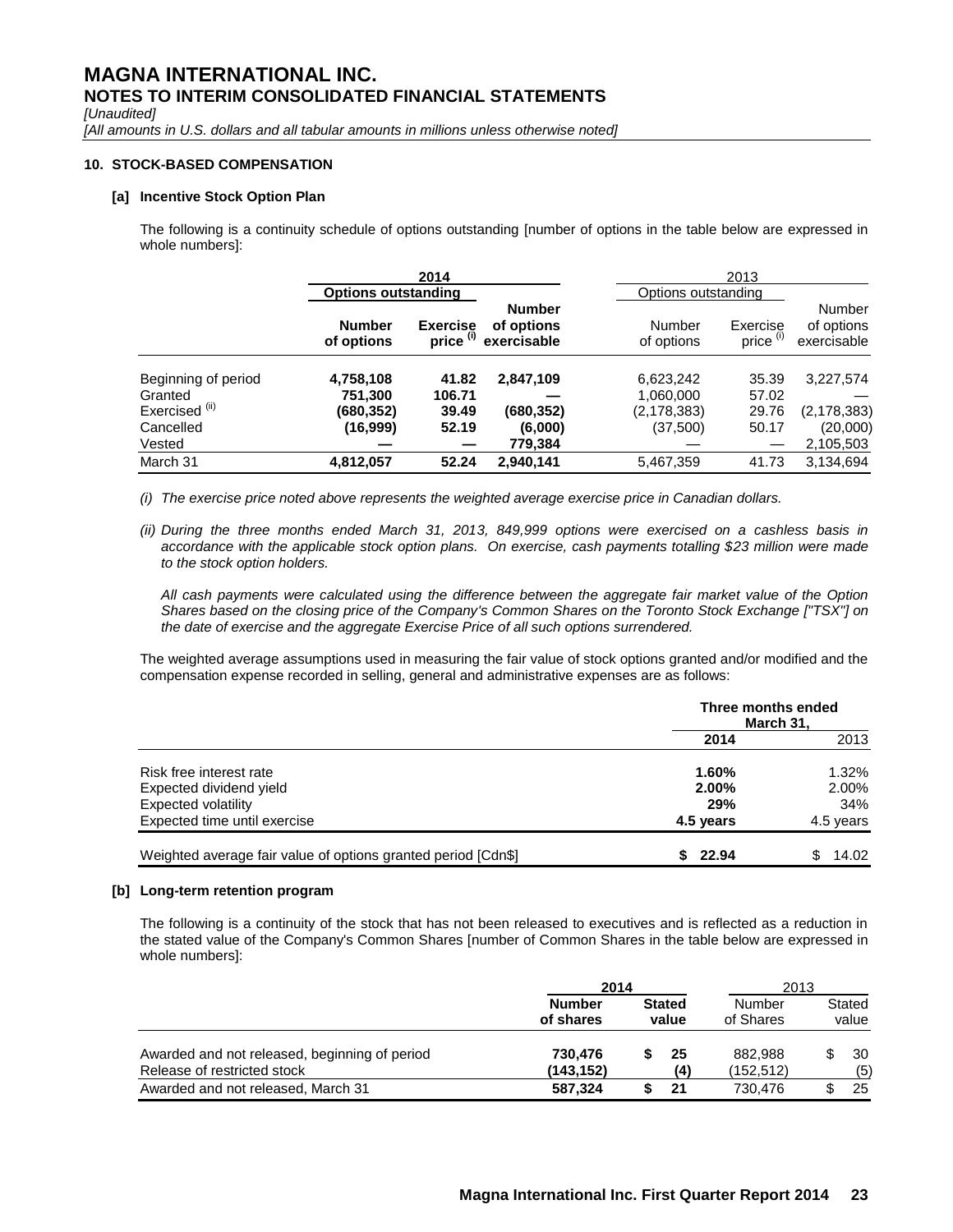*[Unaudited]*

[All amounts in U.S. dollars and all tabular amounts in millions unless otherwise noted]

### **10. STOCK-BASED COMPENSATION (CONTINUED)**

### **[c] Restricted stock unit program**

The following is a continuity schedule of restricted stock unit programs outstanding [number of stock units in the table below are expressed in whole numbers]:

|                      | 2014        |                                  |                       |         |             |             | 2013        |            |
|----------------------|-------------|----------------------------------|-----------------------|---------|-------------|-------------|-------------|------------|
|                      | Equity      | Liability                        | Equity <sup>(i)</sup> |         | Equity      | Liability   | Liability   |            |
|                      |             | classified classified classified |                       |         | classified  | classified  | classified  |            |
|                      | <b>RSUs</b> | <b>RSUs</b>                      | <b>DSUs</b>           | Total   | <b>RSUs</b> | <b>RSUs</b> | <b>DSUs</b> | Total      |
| Balance, beginning   |             |                                  |                       |         |             |             |             |            |
| of period            | 631.854     | 30.119                           | 127.447               | 789.420 | 605,430     | 20.099      | 206.923     | 832,452    |
| Granted              | 50.809      | 8,025                            | 6.315                 | 65.149  | 70,636      | 14.825      | 10.013      | 95.474     |
| Dividend equivalents | 253         | 153                              | 529                   | 935     | 415         | 194         | 1.206       | 1,815      |
| Released             | (8,259)     |                                  |                       | (8,259) | (8,259)     |             | (113,007)   | (121, 266) |
| Balance, March 31    | 674,657     | 38.297                           | 134.291               | 847,245 | 668,222     | 35,118      | 105.135     | 808.475    |

*(i) Effective January 1, 2014, the Deferred Share Units ["DSUs"] awarded under the Non-Employee Director Share-Based Compensation Plan will be settled by delivering Magna Common Shares equal to the whole DSUs credited*  to the Independent Director in satisfaction of the redemption value of the DSUs. Previously, the DSUs were *settled in cash. Accordingly, effective January 1, 2014, the DSUs are accounted for through equity.*

### **[d] Compensation expense related to Stock-based compensation**

Stock-based compensation expense recorded in selling, general and administrative expenses related to the above programs is as follows:

|                                                     |      | Three months ended<br>March 31, |      |
|-----------------------------------------------------|------|---------------------------------|------|
|                                                     | 2014 |                                 | 2013 |
| Incentive Stock Option Plan                         | 4    |                                 | 4    |
| Long-term retention                                 |      |                                 |      |
| Restricted stock unit                               |      |                                 | 3    |
|                                                     | 10   |                                 | 8    |
| Fair value adjustment for liability classified DSUs |      |                                 |      |
| Total stock-based compensation expense              | 10   |                                 | 10   |

### **11. COMMON SHARES**

[a] The Company repurchased shares under normal course issuer bids as follows:

|                      |                            | 2014                  | 2013                |                       |  |
|----------------------|----------------------------|-----------------------|---------------------|-----------------------|--|
|                      | <b>Number</b><br>of shares | Cash<br>consideration | Number<br>of shares | Cash<br>consideration |  |
| <b>First Quarter</b> | 2,710,000                  | 240                   | 1,593,615           | 88                    |  |

Subsequent to quarter end, the Company purchased for cancellation 1,407,100 Common Shares under a normal course issuer bid for cash consideration of \$137 million through a pre-defined automatic securities purchase plan with a designated broker.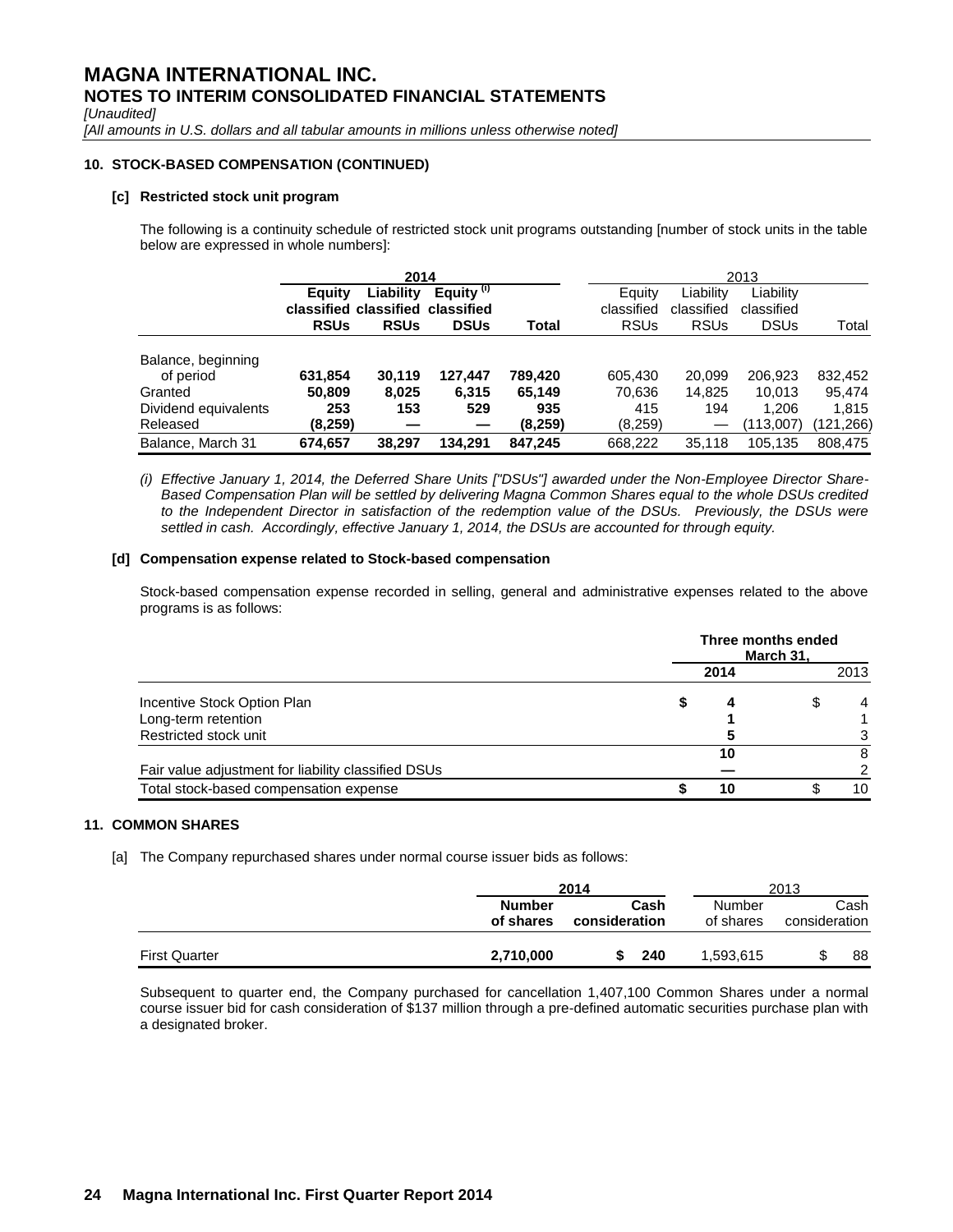*[Unaudited]*

[All amounts in U.S. dollars and all tabular amounts in millions unless otherwise noted]

### **11. COMMON SHARES (CONTINUED)**

[b] The following table presents the maximum number of shares that would be outstanding if all the dilutive instruments outstanding at May 7, 2014 were exercised or converted:

| <b>Common Shares</b>         | 217,843,968 |
|------------------------------|-------------|
| Stock options <sup>(i)</sup> | 4.709.053   |
|                              | 222,553,021 |

*(i) Options to purchase Common Shares are exercisable by the holder in accordance with the vesting provisions and upon payment of the exercise price as may be determined from time to time pursuant to the Company's stock option plans.*

### **12. ACCUMULATED OTHER COMPREHENSIVE INCOME**

The following is a continuity schedule of accumulated other comprehensive income:

|                                                                                                                                                               |    | 2014  |    | 2013           |
|---------------------------------------------------------------------------------------------------------------------------------------------------------------|----|-------|----|----------------|
| Accumulated net unrealized gain on translation of net investment in foreign operations                                                                        |    |       |    |                |
| Balance, beginning of period                                                                                                                                  | S  | 454   | \$ | 629            |
| Net unrealized loss                                                                                                                                           |    | (112) |    | (133)          |
| Repurchase of shares under normal course issuer bid                                                                                                           |    | (4)   |    | (5)            |
| Balance, March 31                                                                                                                                             |    | 338   |    | 491            |
| Accumulated net unrealized (loss) gain on cash flow hedges (i)                                                                                                |    |       |    |                |
| Balance, beginning of period                                                                                                                                  |    | (20)  |    | 34             |
| Net unrealized (loss) gain                                                                                                                                    |    | (31)  |    | 8              |
| Reclassification of net gain to net income                                                                                                                    |    | (1)   |    | (6)            |
| Balance, March 31                                                                                                                                             |    | (52)  |    | 36             |
| Accumulated net unrealized loss on pensions (ii)                                                                                                              |    |       |    |                |
| Balance, beginning of period                                                                                                                                  |    | (117) |    | (168)          |
| Reclassification of net loss to net income                                                                                                                    |    |       |    | 3              |
| Balance, March 31                                                                                                                                             |    | (116) |    | (165)          |
| Accumulated net unrealized (loss) gain on available-for-sale investments                                                                                      |    |       |    |                |
| Balance, beginning of period                                                                                                                                  |    | (4)   |    |                |
| Net unrealized (loss) gain                                                                                                                                    |    | (1)   |    |                |
| Balance, March 31                                                                                                                                             |    | (5)   |    | $\overline{2}$ |
| Total accumulated other comprehensive income                                                                                                                  | \$ | 165   | S  | 364            |
| The amount of income tax benefit (obligation) that has been netted in the accumulated net unrealized (loss) gain on cash flow<br>(i)<br>hedges is as follows: |    |       |    |                |
|                                                                                                                                                               |    | 2014  |    | 2013           |

|                                            | ----- |  |      |  |  |
|--------------------------------------------|-------|--|------|--|--|
| Balance, beginning of period               |       |  | '13) |  |  |
| Net unrealized loss (gain)                 | 10    |  | (4)  |  |  |
| Reclassification of net gain to net income |       |  |      |  |  |
| Balance, March 31                          |       |  | ′15) |  |  |

*(ii) The amount of income tax benefit that has been netted in the accumulated net unrealized loss on pensions is as follows:*

|                                                                            | 2014 |    |  |           |  |
|----------------------------------------------------------------------------|------|----|--|-----------|--|
| Balance, beginning of period<br>Reclassification of net loss to net income |      |    |  | 36<br>(1) |  |
| Balance, March 31                                                          |      | 14 |  | 35        |  |

The amount of other comprehensive loss that is expected to be reclassified to net income over the next 12 months is \$15 million [net of income taxes of \$3 million].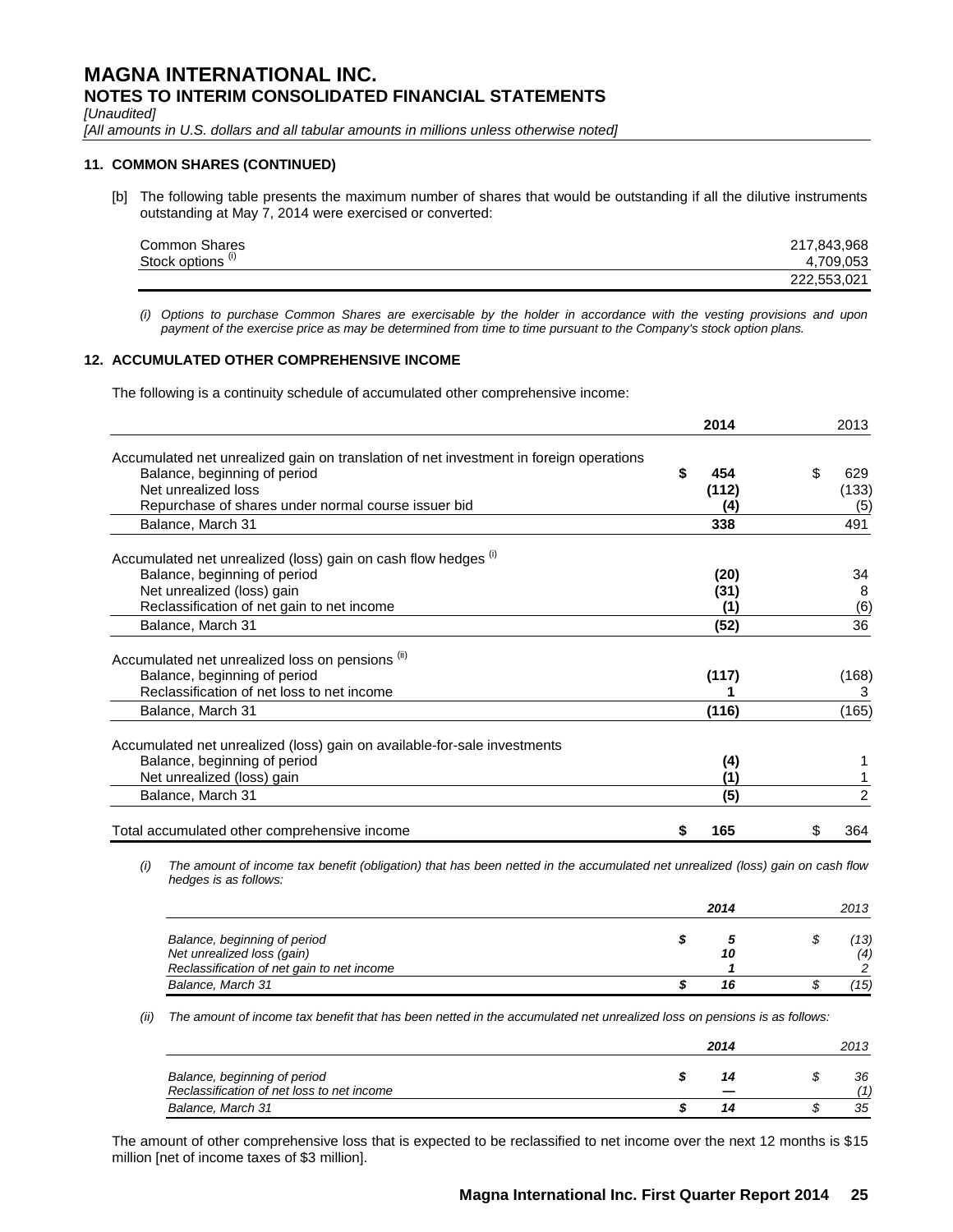*[Unaudited]*

[All amounts in U.S. dollars and all tabular amounts in millions unless otherwise noted]

### **13. FINANCIAL INSTRUMENTS**

[a] The Company's financial assets and financial liabilities consist of the following:

|                                                                                                                                | March 31,<br>2014             | December 31, | 2013                    |  |
|--------------------------------------------------------------------------------------------------------------------------------|-------------------------------|--------------|-------------------------|--|
| Held for trading<br>Cash and cash equivalents<br><b>Investment in ABCP</b>                                                     | \$<br>1,439<br>90             | \$           | 1,554<br>92             |  |
|                                                                                                                                | \$<br>1,529                   | \$           | 1,646                   |  |
| Held to maturity investments<br>Severance investments                                                                          | \$<br>5                       | \$           | 5                       |  |
| Available-for-sale<br><b>Equity investments</b>                                                                                | \$<br>4                       | \$           | 4                       |  |
| Loans and receivables<br>Accounts receivable<br>Long-term receivables included in other assets                                 | \$<br>6,026<br>107<br>\$6,133 | \$           | 5,246<br>111<br>\$5,357 |  |
|                                                                                                                                |                               |              |                         |  |
| Other financial liabilities<br>Bank indebtedness<br>Long-term debt (including portion due within one year)<br>Accounts payable | \$<br>46<br>293<br>5,027      | \$           | 41<br>332<br>4,781      |  |
|                                                                                                                                | \$<br>5,366                   | \$           | 5,154                   |  |
| Derivatives designated as effective hedges, measured at fair value<br>Foreign currency contracts<br>Prepaid expenses           | \$<br>40                      | \$           | 42                      |  |
| Other assets<br>Other accrued liabilities<br>Other long-term liabilities                                                       | 18<br>(50)<br>(40)            |              | 20<br>(37)<br>(28)      |  |
| Natural gas contracts                                                                                                          | (32)                          |              | (3)                     |  |
| Other accrued liabilities                                                                                                      | (1)                           |              | (1)                     |  |
|                                                                                                                                | \$<br>(33)                    | \$           | (4)                     |  |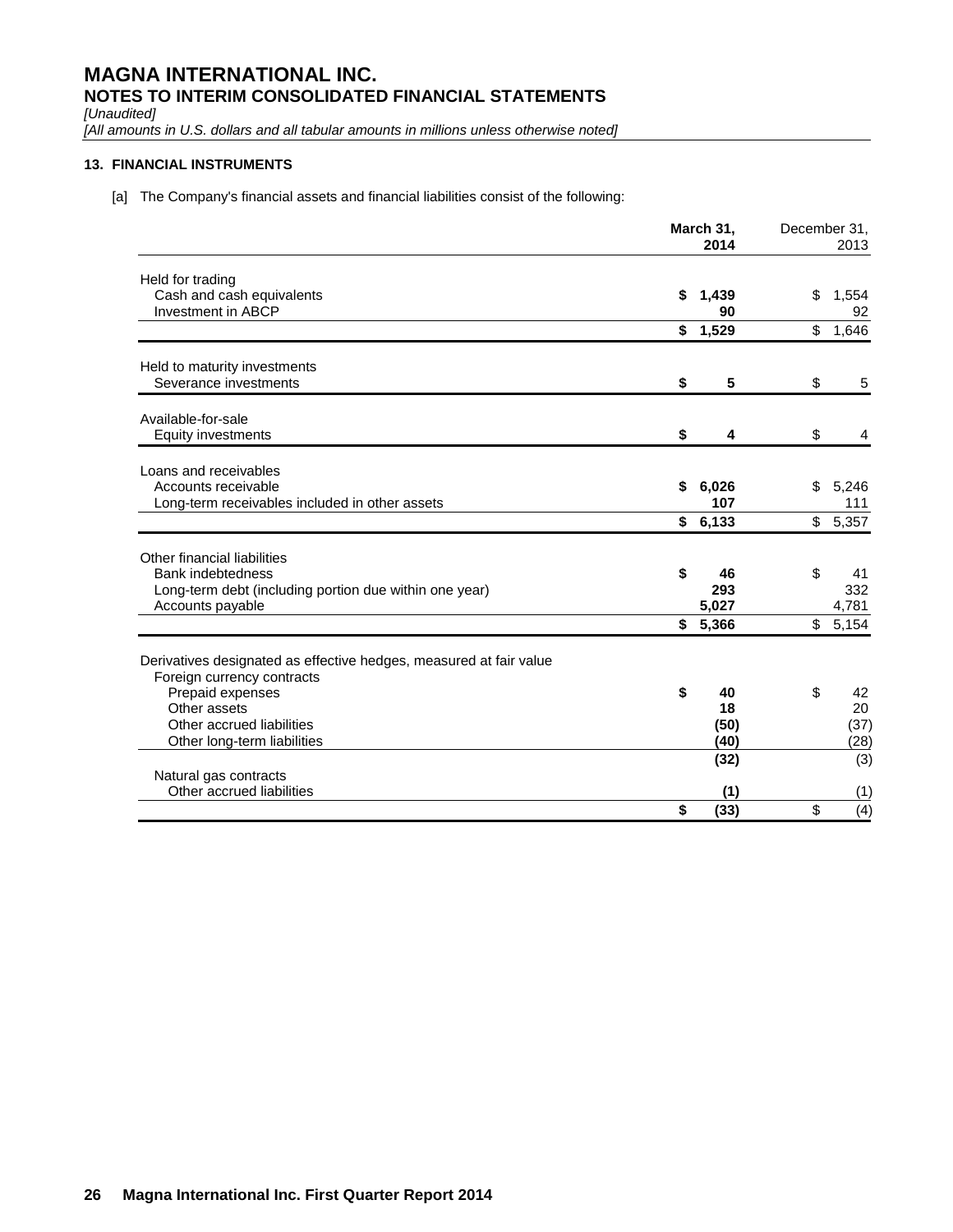*[Unaudited]*

[All amounts in U.S. dollars and all tabular amounts in millions unless otherwise noted]

### **13. FINANCIAL INSTRUMENTS (CONTINUED)**

### **[b] Derivatives designated as effected hedges, measured at fair value**

The Company presents derivatives that are designated as effective hedges at gross fair values in the Consolidated Balance Sheets. However, master netting and other similar arrangements allow net settlements under certain conditions. The following table shows the Company's derivative foreign currency contracts at gross fair value as reflected in the Consolidated Balance Sheets and the unrecognized impacts of master netting arrangements:

|                                            | in Consolidated<br><b>Balance Sheets</b> | <b>Gross</b><br>amounts<br>presented | <b>Gross</b><br>amounts<br>not offset<br>in Consolidated<br><b>Balance Sheets</b> | <b>Net amounts</b> |          |            |
|--------------------------------------------|------------------------------------------|--------------------------------------|-----------------------------------------------------------------------------------|--------------------|----------|------------|
| March 31, 2014<br>Assets<br>Liabilities    |                                          | 58<br>(90)                           |                                                                                   | 49<br>(49)         |          | 9<br>(41)  |
| December 31, 2013<br>Assets<br>Liabilities | \$<br>\$                                 | 62<br>(65)                           | \$<br>\$                                                                          | 42<br>(42)         | \$<br>\$ | 20<br>(23) |

### **[c] Fair value**

The Company determined the estimated fair values of its financial instruments based on valuation methodologies it believes are appropriate; however, considerable judgment is required to develop these estimates. Accordingly, these estimated fair values are not necessarily indicative of the amounts the Company could realize in a current market exchange. The estimated fair value amounts can be materially affected by the use of different assumptions or methodologies. The methods and assumptions used to estimate the fair value of financial instruments are described below:

*Cash and cash equivalents, accounts receivable, bank indebtedness and accounts payable.*

Due to the short period to maturity of the instruments, the carrying values as presented in the consolidated balance sheets are reasonable estimates of fair values.

#### *Investments*

At March 31, 2014, the Company held Canadian third party asset-backed commercial paper ["ABCP"] with a face value of Cdn\$107 million [December 31, 2013 - Cdn\$107 million]. The carrying value and estimated fair value of this investment was Cdn\$100 million [December 31, 2013 - Cdn\$99 million]. As fair value information is not readily determinable for the Company's investment in ABCP, the fair value was based on a valuation technique estimating the fair value from the perspective of a market participant.

At March 31, 2014, the Company held available-for-sale investments in publicly traded companies. The carrying value and fair value of these investments was \$4 million, which was based on the closing share price of the investments on March 31, 2014.

### *Term debt*

The Company's term debt includes \$196 million due within one year. Due to the short period to maturity of this debt, the carrying value as presented in the consolidated balance sheets is a reasonable estimate of its fair value.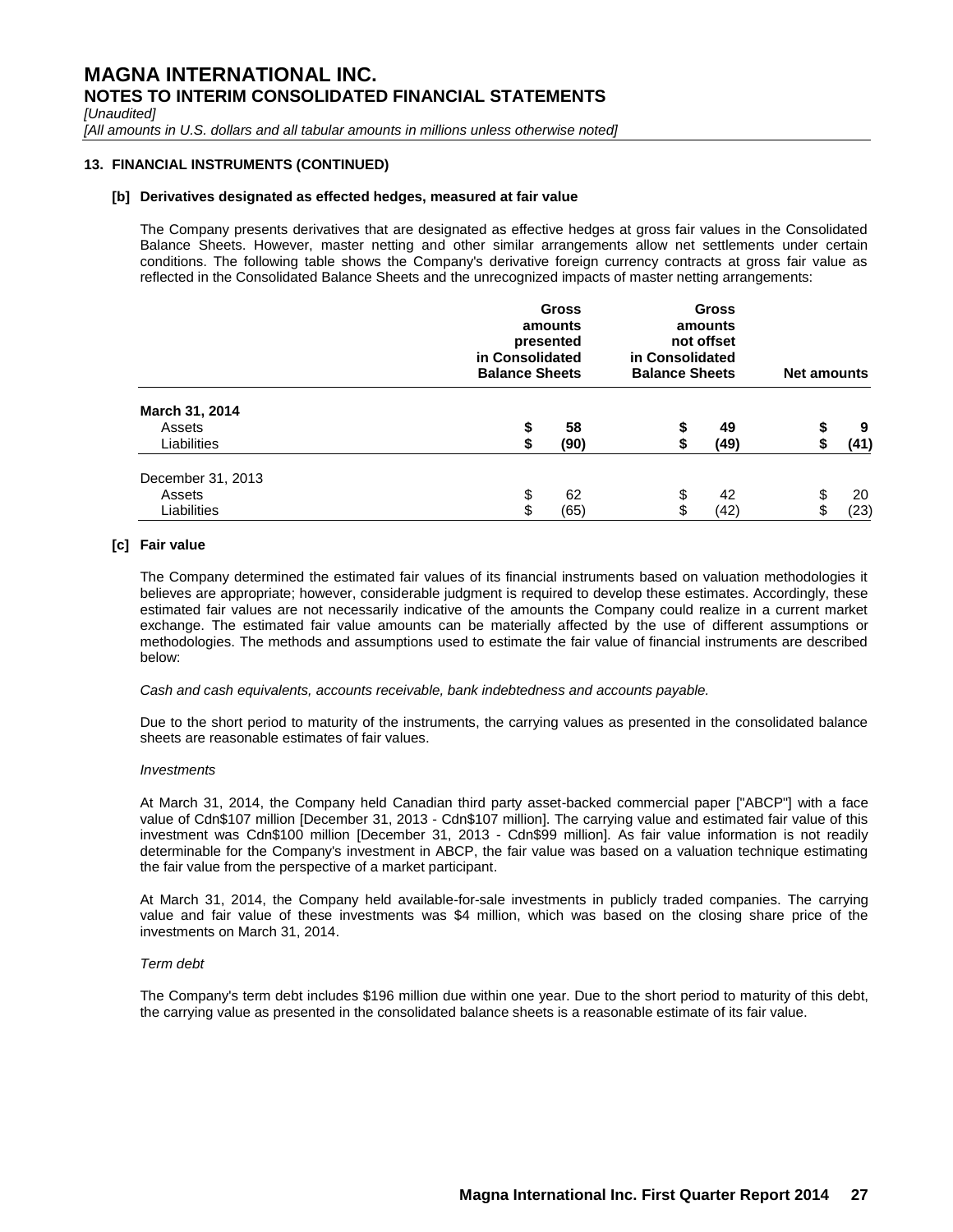*[Unaudited]*

[All amounts in U.S. dollars and all tabular amounts in millions unless otherwise noted]

### **13. FINANCIAL INSTRUMENTS (CONTINUED)**

### **[d] Credit risk**

The Company's financial assets that are exposed to credit risk consist primarily of cash and cash equivalents, accounts receivable, held to maturity investments, and foreign exchange forward contracts with positive fair values.

The Company's held for trading investments include an investment in ABCP. Given the continuing uncertainties regarding the value of the underlying assets, the amount and timing of cash flows and the risk of collateral calls in the event that spreads widened considerably, the Company could be exposed to further losses on its investment.

Cash and cash equivalents, which consists of short-term investments, are only invested in governments, bank term deposits and bank commercial paper with an investment grade credit rating. Credit risk is further reduced by limiting the amount which is invested in certain governments or any major financial institution.

The Company is also exposed to credit risk from the potential default by any of its counterparties on its foreign exchange forward contracts. The Company mitigates this credit risk by dealing with counterparties who are major financial institutions that the Company anticipates will satisfy their obligations under the contracts.

In the normal course of business, the Company is exposed to credit risk from its customers, substantially all of which are in the automotive industry and are subject to credit risks associated with the automotive industry. For the threemonth period ended March 31, 2014, sales to the Company's six largest customers represented 83% of the Company's total sales and substantially all of its sales are to customers in which the Company has ongoing contractual relationships.

### **[e] Interest rate risk**

The Company is not exposed to significant interest rate risk due to the short-term maturity of its monetary current assets and current liabilities. In particular, the amount of interest income earned on the Company's cash and cash equivalents is impacted more by the investment decisions made and the demands to have available cash on hand, than by movements in the interest rates over a given period.

In addition, the Company is not exposed to interest rate risk on its term debt instruments as the interest rates on these instruments are fixed.

### **[f] Currency risk and foreign exchange contracts**

The Company operates globally, which gives rise to a risk that its earnings and cash flows may be adversely impacted by fluctuations in foreign exchange rates. The Company is exposed to fluctuations in foreign exchange rates when manufacturing facilities have committed to the delivery of products for which the selling price has been quoted in currencies other than the facilities' functional currency, or when materials and equipment are purchased in currencies other than the facilities' functional currency.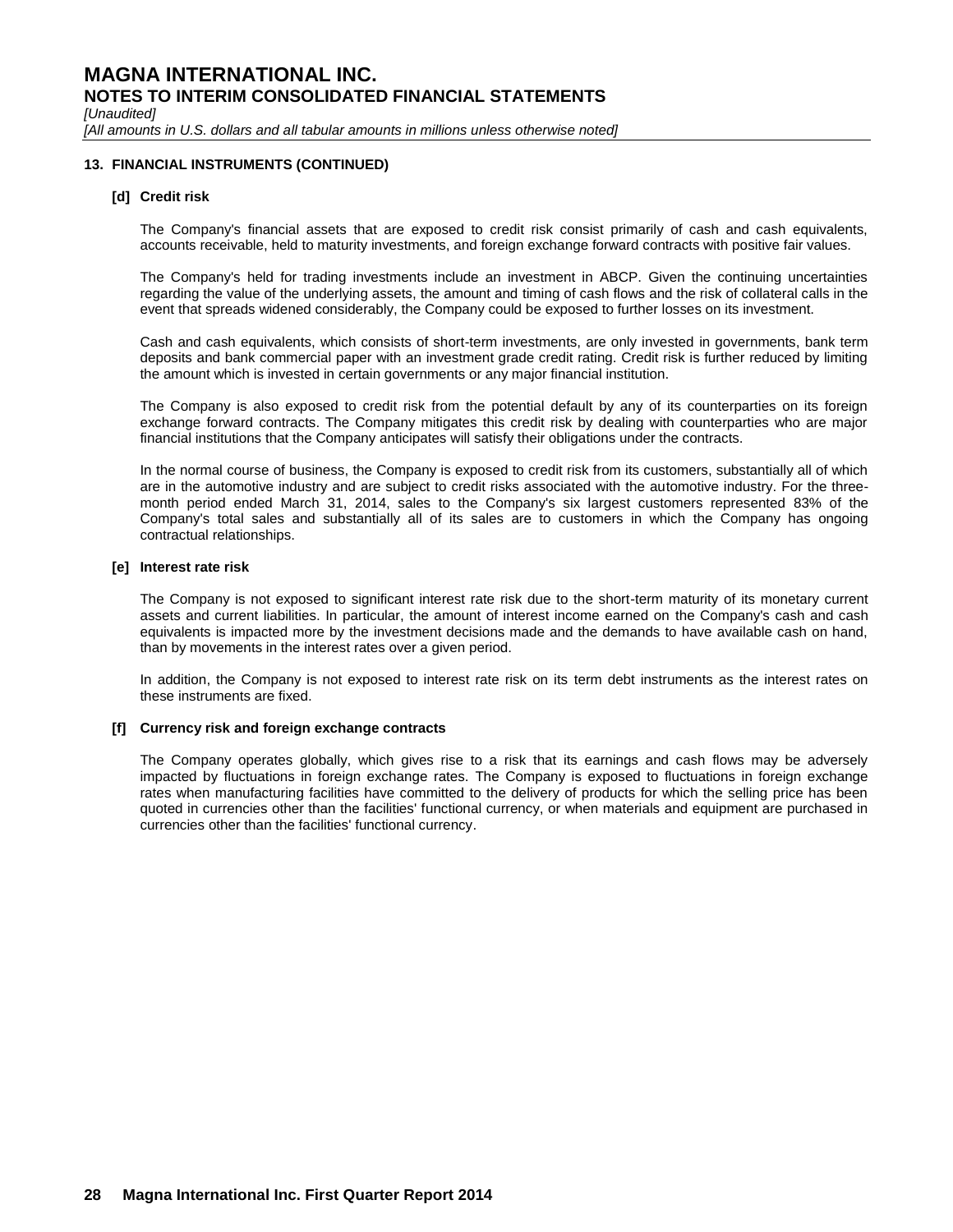*[Unaudited]*

[All amounts in U.S. dollars and all tabular amounts in millions unless otherwise noted]

### **13. FINANCIAL INSTRUMENTS (CONTINUED)**

In an effort to manage this net foreign exchange exposure, the Company uses foreign exchange forward contracts for the sole purpose of hedging certain of the Company's future committed Canadian dollar, U.S. dollar, euro and British pound outflows and inflows. All derivative instruments, including foreign exchange contracts, are recorded on the interim consolidated balance sheet at fair value. To the extent that cash flow hedges are effective, the change in their fair value is recorded in other comprehensive income; any ineffective portion is recorded in net income. Amounts accumulated in other comprehensive income are reclassified to net income in the period in which the hedged item affects net income.

At March 31, 2014, the Company had outstanding foreign exchange forward contracts representing commitments to buy and sell various foreign currencies. Significant commitments are as follows:

|                      | <b>Buys</b> | Sells |
|----------------------|-------------|-------|
| For Canadian dollars |             |       |
| U.S. amount          | 222         | 1,328 |
| euro amount          | 53          | 9     |
| Korean won amount    | 19,605      |       |
| For U.S. dollars     |             |       |
| Peso amount          | 7,306       | 278   |
| Korean won amount    | 1,301       |       |
| For euros            |             |       |
| U.S. amount          | 99          | 235   |
| GBP amount           | 30          | 38    |
| Czech Koruna amount  | 4,734       | 8     |
| Polish Zlotys amount | 189         |       |

Forward contracts mature at various dates through 2019. Foreign currency exposures are reviewed quarterly.

### **14. CONTINGENCIES**

In the ordinary course of business activities, the Company may be contingently liable for litigation and claims with customers, suppliers, former employees and other parties. In addition, the Company may be, or could become, liable to incur environmental remediation costs to bring environmental contamination levels back within acceptable legal limits. On an ongoing basis, the Company assesses the likelihood of any adverse judgments or outcomes to these matters as well as potential ranges of probable costs and losses.

A determination of the provision required, if any, for these contingencies is made after analysis of each individual issue. The required provision may change in the future due to new developments in each matter or changes in approach such as a change in settlement strategy in dealing with these matters.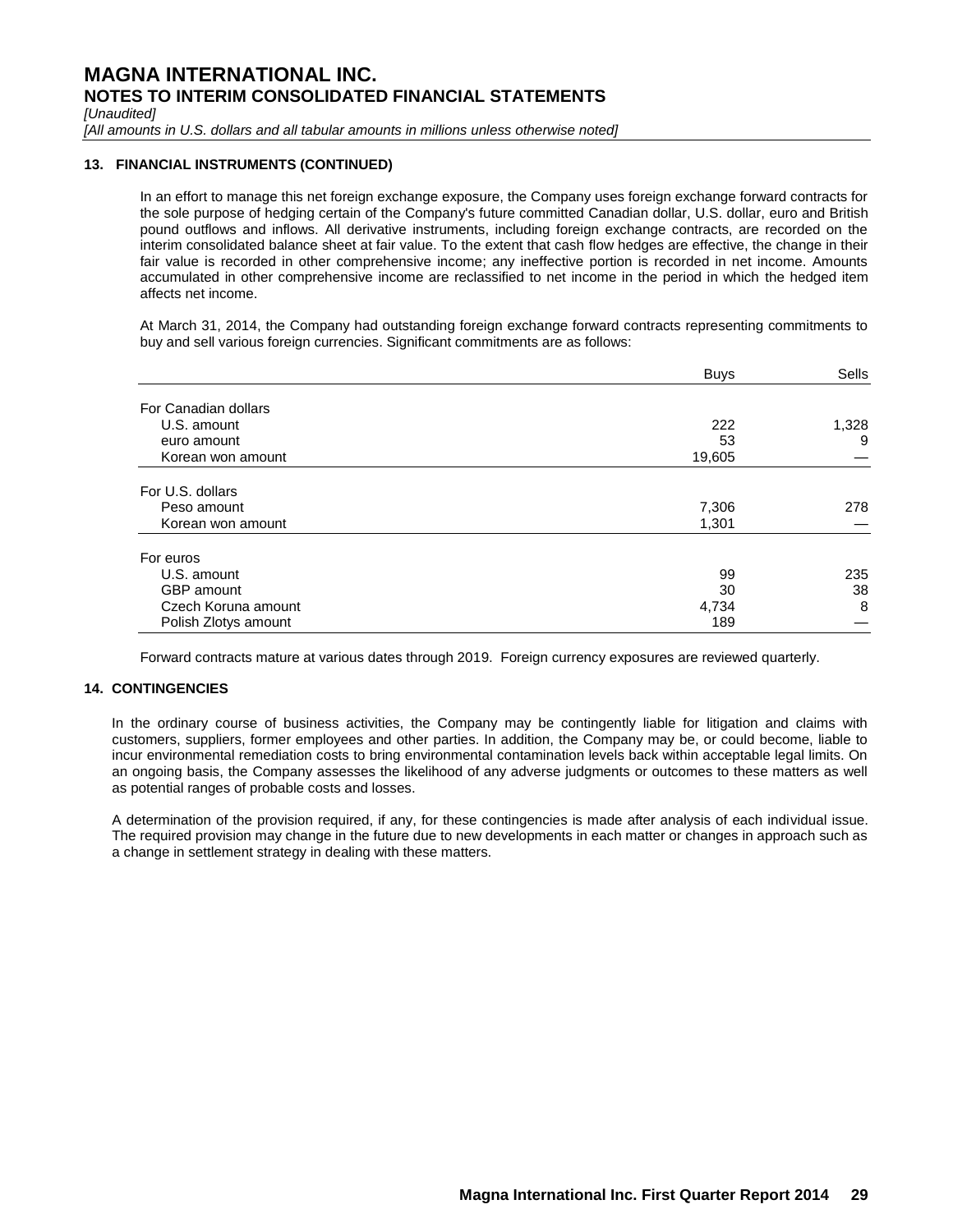*[Unaudited]*

[All amounts in U.S. dollars and all tabular amounts in millions unless otherwise noted]

### **14. CONTINGENCIES (CONTINUED)**

- [a] In November 1997, the Company and two of its subsidiaries were sued by KS Centoco Ltd., an Ontario-based steering wheel manufacturer in which the Company has a 23% equity interest, and by Centoco Holdings Limited, the owner of the remaining 77% equity interest in KS Centoco Ltd. In March 1999, the plaintiffs were granted leave to make substantial amendments to the original statement of claim in order to add several new defendants and claim additional remedies, and in February 2006, the plaintiffs further amended their claim to add an additional remedy. The amended statement of claim alleges, among other things:
	- breach of fiduciary duty by the Company and two of its subsidiaries;
	- breach by the Company of its binding letter of intent with KS Centoco Ltd., including its covenant not to have any interest, directly or indirectly, in any entity that carries on the airbag business in North America, other than through MST Automotive Inc., a company to be 77% owned by Magna and 23% owned by Centoco Holdings Limited;
	- the plaintiff's exclusive entitlement to certain airbag technologies in North America pursuant to an exclusive licence agreement, together with an accounting of all revenues and profits resulting from the alleged use by the Company, TRW Inc. ["TRW"] and other unrelated third party automotive supplier defendants of such technology in North America;
	- a conspiracy by the Company, TRW and others to deprive KS Centoco Ltd. of the benefits of such airbag technology in North America and to cause Centoco Holdings Limited to sell to TRW its interest in KS Centoco Ltd. in conjunction with the Company's sale to TRW of its interest in MST Automotive GmbH and TEMIC Bayern-Chemie Airbag GmbH; and
	- oppression by the defendants.

The plaintiffs are seeking, amongst other things, damages of approximately Cdn\$3.5 billion. Document production, completion of undertakings and examinations for discovery are substantially complete, although limited additional examinations for discovery may occur. A trial is not expected to commence until 2015, at the earliest. The Company believes it has valid defences to the plaintiffs' claims and therefore intends to continue to vigorously defend this case. Notwithstanding the amount of time which has transpired since the claim was filed, these legal proceedings remain at an early stage and, accordingly, it is not possible to predict their outcome.

[b] On September 24, 2013, representatives of the Bundeskartellamt, the German Federal Cartel Office [the "Cartel Office"], attended at one of the Company's operating divisions in Germany to obtain information in connection with an ongoing antitrust investigation relating to suppliers of automobile textile coverings and components, particularly trunk linings. Investigations of this nature can continue for several years. Where wrongful conduct is found, the Cartel Office has the authority to impose administrative fines that are calculated in accordance with formula-based guidelines tied to the level of affected sales, the gravity of the infringement, the consolidated sales of the group of companies to which the offending entity belongs, as well as other mitigating and aggravating factors.

The Company's policy is to comply with all applicable laws, including antitrust and competition laws. In light of the early stage of the investigation, management is unable to predict its duration or outcome, including whether any operating division of the Company could be found liable for any violation of law or the extent of any fine, if found to be liable. In the event of any such violation, any fines imposed under the Cartel Office guidelines referred to above could have a material adverse effect on Magna's profitability in the year such fine is imposed.

[c] In certain circumstances, the Company is at risk for warranty costs including product liability and recall costs. Due to the nature of the costs, the Company makes its best estimate of the expected future costs *[note 8]*; however, the ultimate amount of such costs could be materially different. The Company continues to experience increased customer pressure to assume greater warranty responsibility. Currently, under most customer agreements, the Company only accounts for existing or probable claims. Under certain complete vehicle engineering and assembly contracts, the Company records an estimate of future warranty-related costs based on the terms of the specific customer agreements, and the specific customer's warranty experience.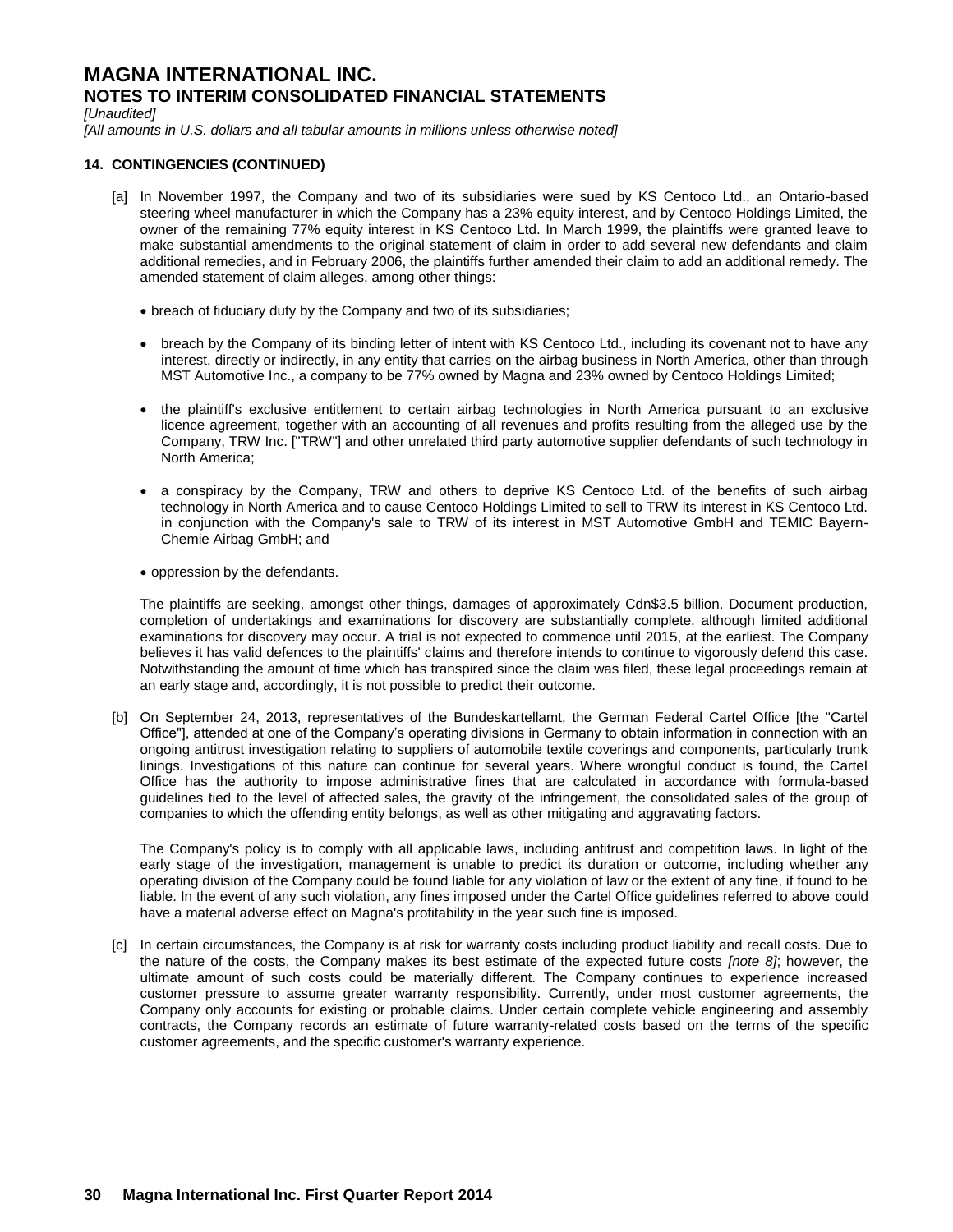*[Unaudited]*

[All amounts in U.S. dollars and all tabular amounts in millions unless otherwise noted]

### **15. SEGMENTED INFORMATION**

Given the differences between the regions in which the Company operates, Magna's operations are segmented on a geographic basis. Consistent with the above, the Company's internal financial reporting separately segments key internal operating performance measures between North America, Europe, Asia and Rest of World for purposes of presentation to the chief operating decision maker to assist in the assessment of operating performance, the allocation of resources, and the long-term strategic direction and future global growth of the Company.

The Company's chief operating decision maker uses Adjusted EBIT as the measure of segment profit or loss, since management believes Adjusted EBIT is the most appropriate measure of operational profitability or loss for its reporting segments. Adjusted EBIT represents income from operations before income taxes; interest expense, net; and other expense, net.

The accounting policies of each segment are the same as those set out under "Significant Accounting Policies" *[note 1]* and intersegment sales and transfers are accounted for at fair market value. During the fourth quarter of 2013, the Company began reporting Asia and Rest of World as separate reporting segments.

|                                                                                  |                                        | Three months ended<br>March 31, 2014 |                                |                                | Three months ended<br>March 31, 2013 |                                     |    |                          |    |                         |                            |
|----------------------------------------------------------------------------------|----------------------------------------|--------------------------------------|--------------------------------|--------------------------------|--------------------------------------|-------------------------------------|----|--------------------------|----|-------------------------|----------------------------|
|                                                                                  | Total<br>sales                         | <b>External</b><br>sales             | <b>Adjusted</b><br><b>EBIT</b> | <b>Fixed</b><br>assets.<br>net |                                      | Total<br>sales                      |    | External<br>sales        |    | Adjusted<br><b>EBIT</b> | Fixed<br>assets,<br>net    |
| <b>North America</b><br>Canada<br><b>United States</b><br>Mexico<br>Eliminations | \$<br>1,604<br>2,321<br>1,039<br>(296) | \$<br>1,487<br>2,197<br>958          |                                | \$<br>574<br>1,117<br>609      | \$                                   | 1,681<br>1,954<br>965<br>(288)      | \$ | 1,553<br>1,843<br>892    |    |                         | \$<br>633<br>987<br>577    |
| <b>Europe</b><br><b>Western Europe</b>                                           | 4,668                                  | 4,642                                | \$<br>443                      | 2,300                          |                                      | 4,312                               |    | 4,288                    | \$ | 381                     | 2,197                      |
| (excluding Great Britain)<br><b>Great Britain</b><br>Eastern Europe              | 3,080<br>182<br>628                    | 3,015<br>182<br>530                  |                                | 1,392<br>73<br>656             |                                      | 2,902<br>218<br>527                 |    | 2,835<br>216<br>454      |    |                         | 1,416<br>53<br>570         |
| Eliminations<br>Asia<br><b>Rest of World</b><br><b>Corporate and Other</b>       | (117)<br>3,773<br>463<br>161<br>(104)  | 3,727<br>428<br>161<br>3             | 127<br>29<br>(13)<br>19        | 2,121<br>596<br>102<br>269     |                                      | (95)<br>3,552<br>364<br>231<br>(98) |    | 3,505<br>334<br>231<br>3 |    | 72<br>11<br>(11)<br>14  | 2,039<br>570<br>129<br>237 |
| <b>Total reportable segments</b><br>Other expense, net<br>Interest expense, net  | 8,961                                  | 8,961                                | 605<br>(22)<br>(2)             | 5,388                          |                                      | 8,361                               |    | 8,361                    |    | 467<br>(6)<br>(4)       | 5,172                      |
| <b>Current assets</b><br>Investments, goodwill,<br>deferred tax assets and       | \$<br>8,961                            | \$<br>8,961                          | \$<br>581                      | 5,388<br>10,551                | \$                                   | 8,361                               | \$ | 8,361                    | \$ | 457                     | 5,172<br>9,866             |
| other assets<br><b>Consolidated total assets</b>                                 |                                        |                                      |                                | 2,609<br>\$18,548              |                                      |                                     |    |                          |    |                         | 2,723<br>\$17,761          |

### **16. SUBSEQUENT EVENTS**

Subject to approval by the TSX and the New York Stock Exchange, the Board of Directors approved an amendment to the Company's normal course issuer bid to increase the maximum number of Common Shares that may be purchased from 12 million to 20 million. The new maximum represents approximately 9.0% of the Company's public float of Common Shares as of November 6, 2013. No other terms of the normal course issuer bid have been amended.

### **17. COMPARATIVE FIGURES**

Certain of the comparative figures have been reclassified to conform to the current period's method of presentation.